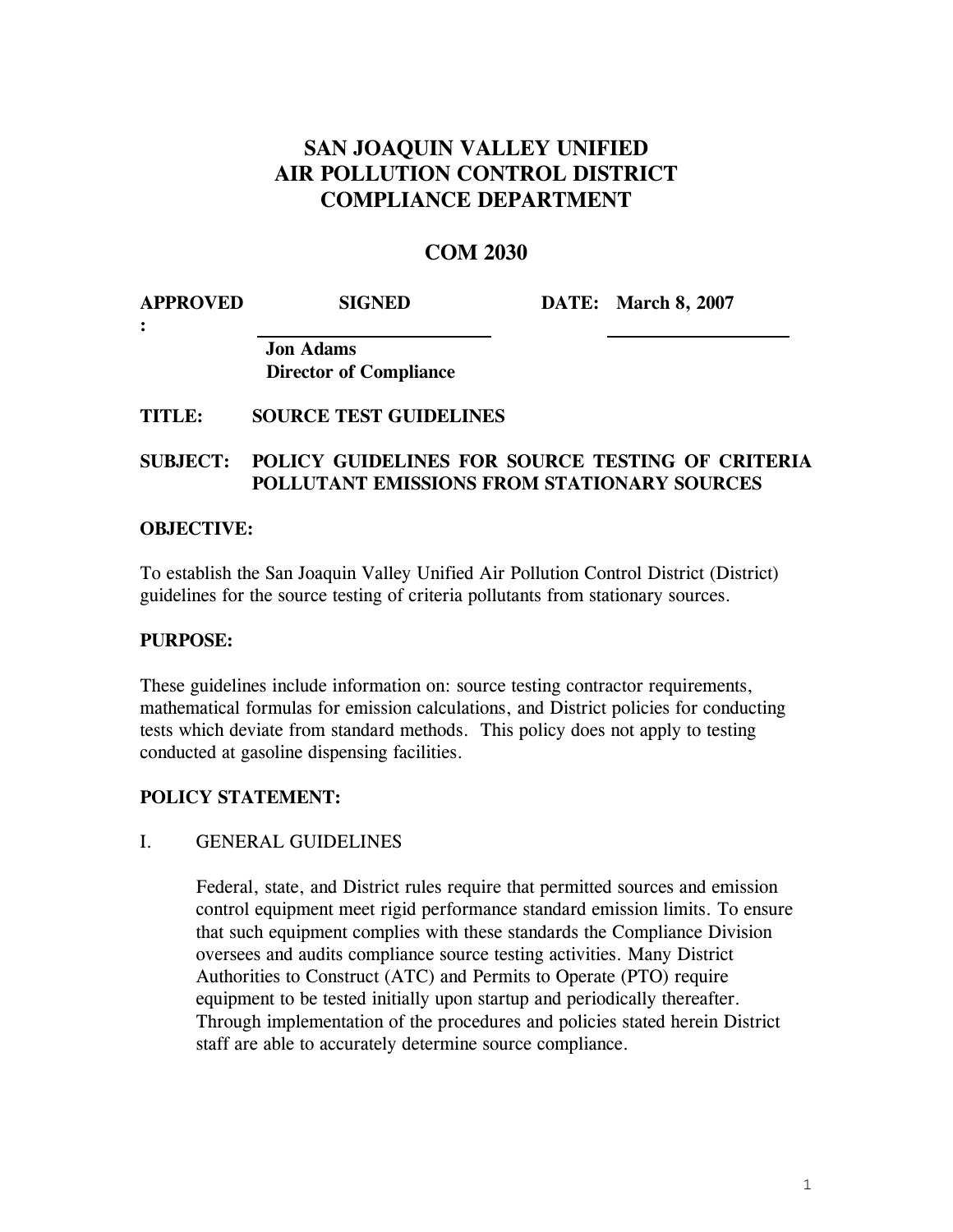# A. California Air Resources Board Certification

The California Air Resources Board (CARB) certifies contractors to conduct source tests while utilizing CARB and EPA emission test methods. A current list of CARB certified contractors are available on the District's web site: [www.valleyair.org](http://www.valleyair.org/). Contractors must be certified by CARB prior to conducting CARB test methods and other related EPA tests within the District. Contractors wishing to have their test protocols and test results accepted by the District must be CARB certified in accordance with the criteria specified in Appendix A. All source test data submitted to the District for compliance or other purposes including, but not limited to, Emissions Reduction Credits (ERCs), ATC or PTO operating conditions, and variances must be collected by a CARB certified source testing contractor(s), qualified District staff, and/or alternative methods approved by the District.

B. Approval of Source Test Protocols and Scheduling

1. Testing contractors and/or sources must notify the District of scheduled tests 30 days in advance of the planned test date.

2. All compliance source tests must be scheduled to commence and be completed during the daylight hours, Monday through Friday, except holidays.

3. Sources that need to test with less than 30 days notice are directed to contact the regional supervisor or manager of compliance for approval.

4. Complete test protocols must be submitted for review and approval to the District at least 15 days prior to the planned test date.

5. Protocols will be accepted by e-mail or by a FAX copy provided a signed copy is then submitted to the District within 5 working days.

6. Protocols will only be approved from contractors who have obtained the appropriate CARB certification(s).

7. Source test reports and/or results will not be accepted for compliance review unless the District was properly notified of the tests and prior written approval of the protocol was granted.

8. Protocols must not be submitted with permanent glued binding.

9. If by permit conditions, sources are required to maintain fuel, production or fuel sulfur records, then a copy of those permit required records for the unit under test representing the day of the test, and 3, 6 and 9 months prior to the test must be included in the source test report. This data must be provided by the source to the testing contractor for inclusion in the Appendix G spreadsheet.

C. Compliance With ATCs and PTOs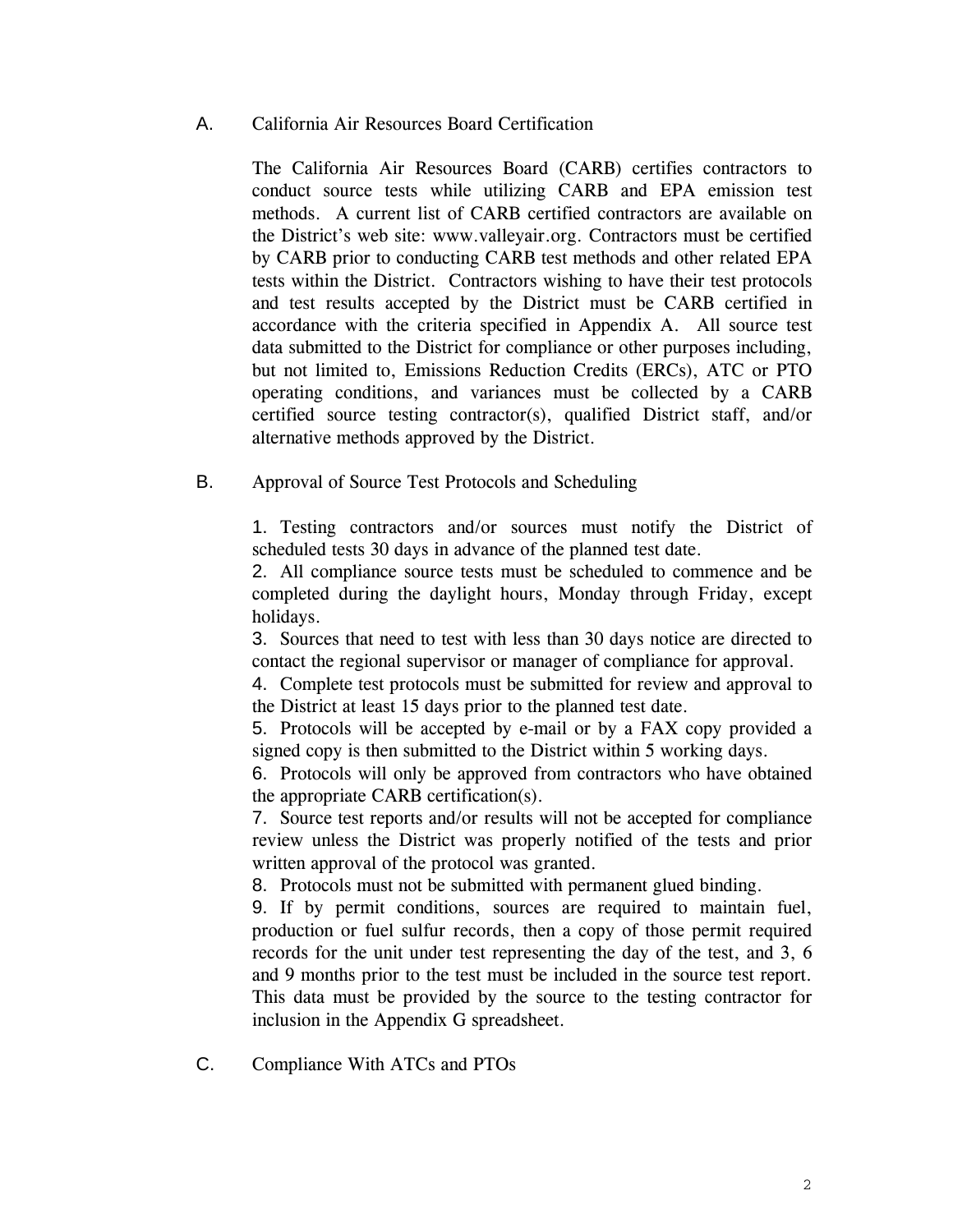The Manager of Compliance prior to the test must approve any deviations from this policy section.

All start up or initial compliance source tests require Compliance Division approval prior to scheduling the tests. Sources should immediately contact the District upon startup of the equipment. Tests will be scheduled only after the District staff has determined the equipment has been built and is operating according to ATC requirements. Should District staff find that the subject equipment is not installed in accordance with the ATC, the source must either: (1) comply with the terms of the existing ATC, (2) file an application to modify the ATC, reflecting the actual equipment installed, and/or (3) cease operation. The sampling equipment shall be operated according to the manufacturer's recommendations. After the equipment has commenced any operation, the source shall conduct and complete the initial source test within 60 days or within the time constraints specified by the ATC or PTO condition, whichever is longer. Sources requiring startup periods longer than that allowed by the ATC or PTO should contact the District for further instructions.

Subsequent source test dates shall be based on the frequency specified in the ATC or PTO and the date the initial source test was performed. Tests must take place within a 60-day window no more than 30-days before or after the required date. Any testing that occurs after this required test window is a violation unless a variance has been approved prior to the end of the test window or that the source has received an ATC that modifies the test date. If a source wishes to test prior to the 60-day window it must receive District approval and subsequent test dates will be determined on a case-by-case basis.

When a source on a multi-year (36-month) test schedule fails to test on schedule or fails any emission limit, the source shall revert to the annual test schedule as per permit condition or District rule, i.e. 12/12/36 month. If a source fails to test on schedule, the eventual test will be credited as the first test of a multi-year test schedule. However, the second 12-month test will remain on the original schedule. Facilities that have been issued an ATC are not required to source test under the current/former PTO if the unit is out of service for ATC modifications at the original source test anniversary date. Testing will then be required as stated on the ATC.

Equipment will be tested strictly in accordance with the operating requirements specified in the ATC or PTO and, operating under a normal load and process rate. Equipment cannot be allowed to remain at a standby or idle firing setting for the duration of a test run. A normal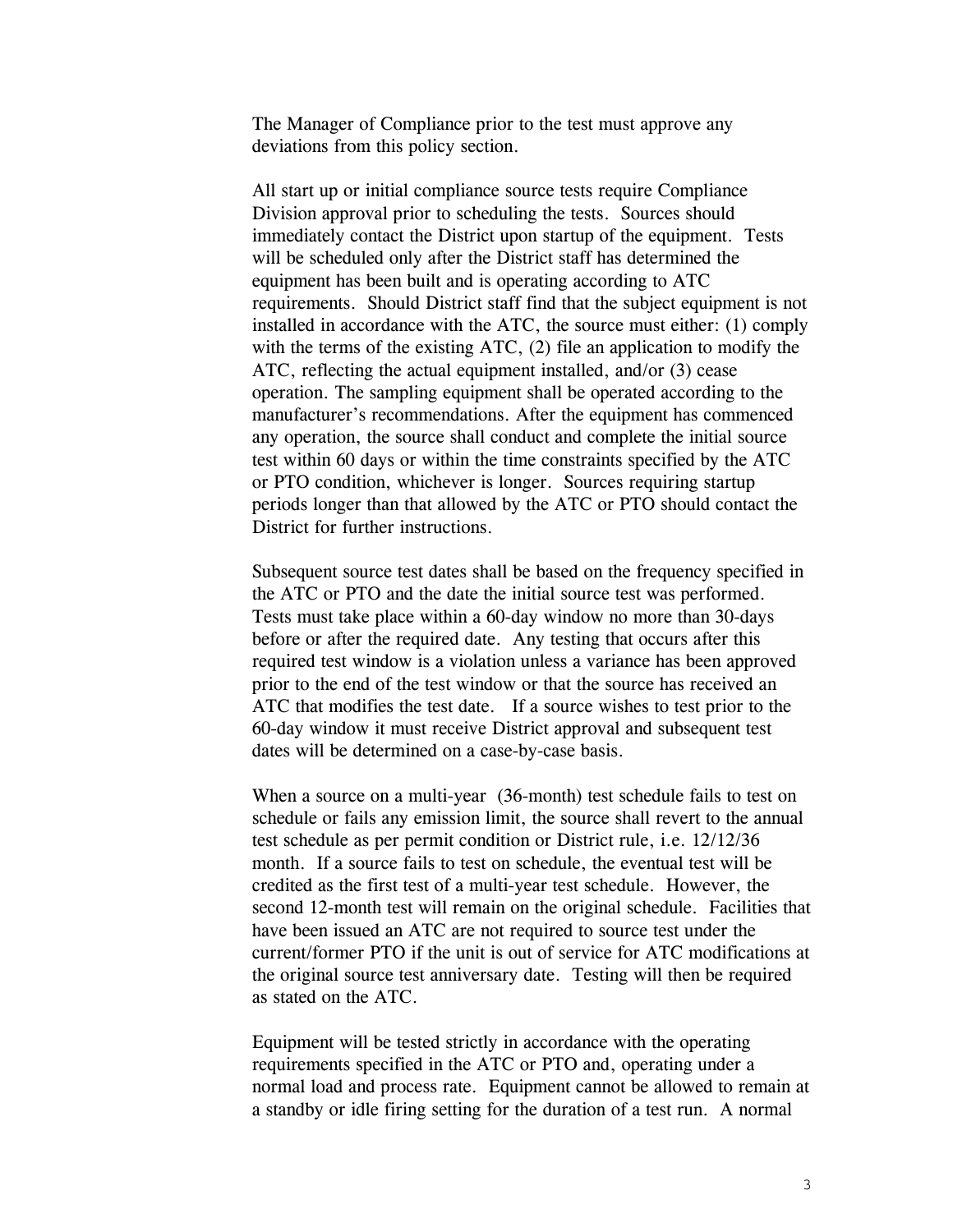operation may be either a fully automatic mode or at a fixed load setting depending on how the equipment is normally used. Equipment can be tested in a locked throttle or fixed load rate when the following conditions are met:

- **1.** The source's request to operate in a fixed setting is included in the source test protocol and has received District staff approval prior to the test **and one of the following,**
- 2. The equipment to be tested normally operates at a constant throttle or fixed firing setting. A fixed firing rate is defined but not limited to the following: operation of equipment in a manual mode setting, the setting of the burner to a single firing rate, limiting the fuel to a set rate, and setting the process rate to a fixed level **or,**
- **3.** The source test cannot be "reasonably completed" without the equipment being set to a fixed throttle setting, process rate or the venting of steam. District staff on a case-by-case basis shall determine a reasonably completed time period. District staff determinations shall be based on, but not limited to, the following: length of time required to complete a test in the fully automatic mode, cost to the company, current source testing schedule and backlog, the equipment's compliance history, the equipment's normal operating parameters, and whether the testing in a fixed setting compromises validity of test results **or,**
- 4. The source receives prior approval from a Compliance manager or the Director of Compliance **due to unforeseen exceptional circumstances.**

No adjustments can be made to any emission control device 2-hours prior to a test or during a test. Adjustments of any kind that may affect the outcome of a source test, and are not absolutely necessary to maintain normal or safe operating conditions, are prohibited.

Source tests conducted in violation of the aforementioned requirements are invalidated and cannot be used to show that equipment is in compliance with emission limits.

D. District Witnessed Source Tests

The District may, at its discretion, witness all or any portion of a source test and, in some cases, may decline to witness a test. When scheduling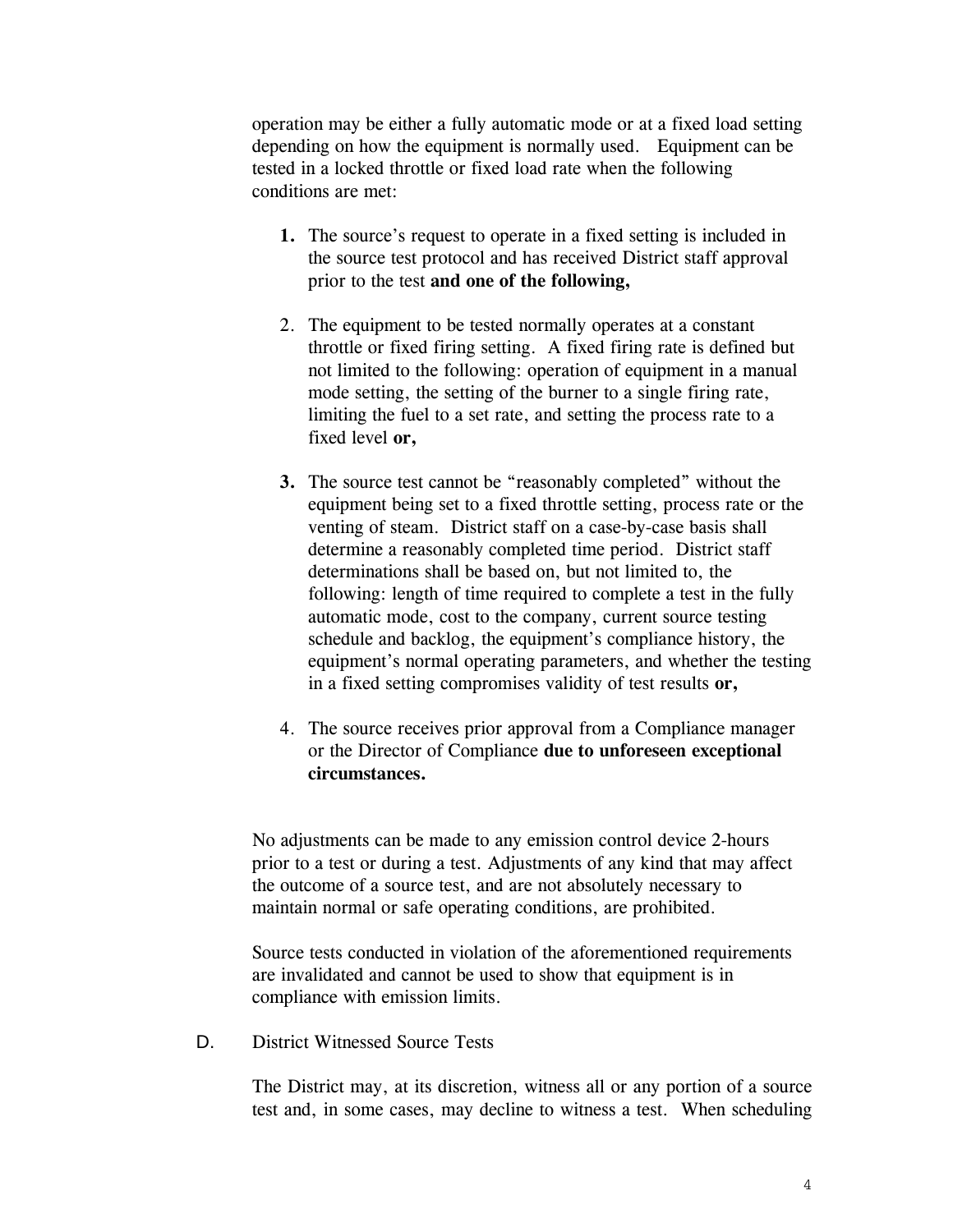conflicts occur the Manager of Compliance shall determine if tests need to be rescheduled.

E. Termination of a Source Test

District staff will immediately notify testing contractors and source operators whenever a situation arises which may result in the rejection of one or more sampling runs under any of the following conditions:

1. The District approved source test protocol (i.e. source test methods), or applicable rules and regulations have not been followed.

2. The emission sampling equipment has failed or malfunctioned (in the opinion of the District representative) to the point where valid sample collection is in doubt.

3. The equipment is not being operated in accordance with its ATC, PTO, or other required conditions,

4. The collected sample is improperly handled.

5. Contaminated or improperly prepared equipment is utilized for sample collection.

6. Unapproved adjustments made to process or to control equipment.

7. Equipment that is failing a test may not be shut down or the test terminated simply because the test is recording a failure. Rule 1081, section 6.2, states:

*"A scheduled source test may not be discontinued solely due to the failure of one or more runs to meet applicable standards."* 

However, if an equipment failure is creating a safety hazard or the failure is due to a breakdown (Per Rule 1100, as determined by the District), the District will approve termination of the test. Should a test be terminated solely due to an apparent emissions violation, both the source and the testing contractor may be subject to being cited.

All data collected in a terminated test must be recorded and reported according to approved procedures within 60 days of the test date. Test reports must include all calculations and assumptions made in determining emission rates. In all cases, source testing must be conducted in conformance with CARB Advisory Bulletin No. 58 (Appendix B).

F. Conflicts of Interest

Many companies have the ability to perform multiple tasks on the same project, such as: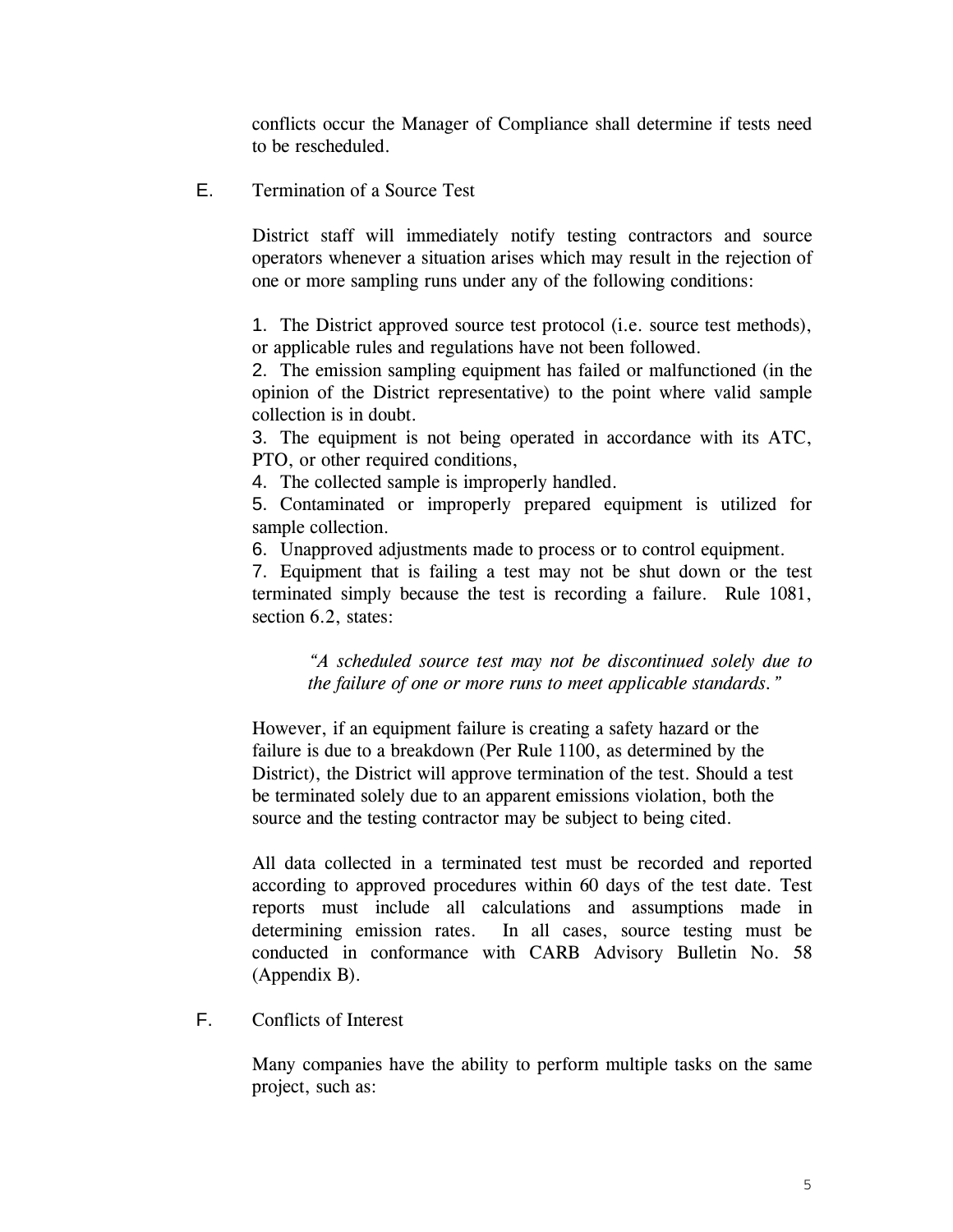1. Preparing applications for ATCs and/or PTOs.

2. Designing, engineering, manufacturing, or installing process, control, or in-stack monitoring equipment.

3. Selling process or control equipment.

4. Contracting to calibrate or maintain control equipment or continuous emissions monitoring systems.

However, no firm that is conducting an official (District required) source test shall be involved in or related to any of the other activities noted above. Additionally, permit holders and/or any firm controlled by or related to the permit holder are prohibited from conducting official source tests on the equipment.

This policy is intended to avoid conflicts of interest. Any violations of this policy will result in the District's rejection of the test results.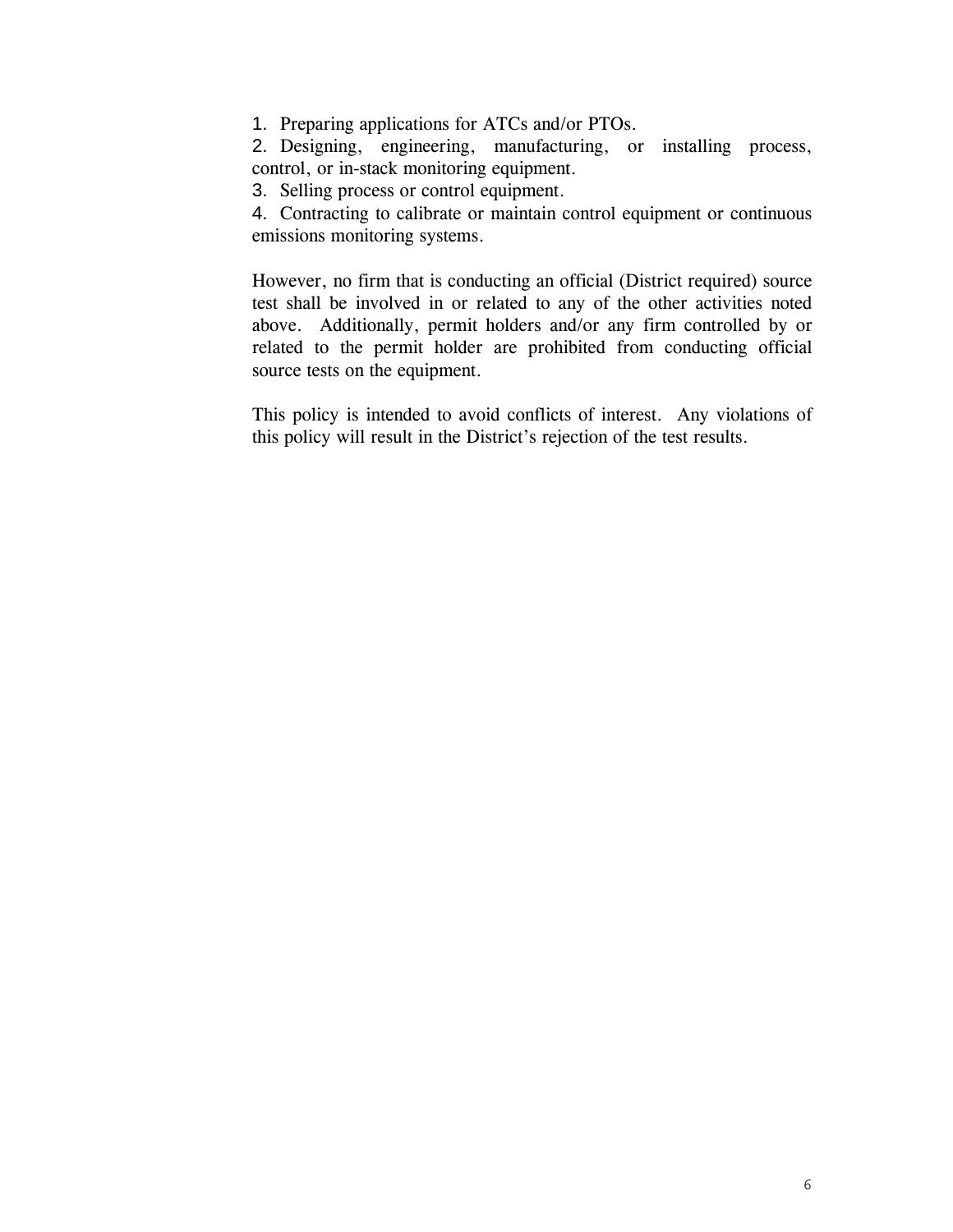# II. SOURCE TEST REPORTING REQUIREMENTS

## A. General Requirements

1. Source test reports must be submitted for all District authorized compliance source tests regardless of the test results.

2. Reports over 30 pages in length must be securely bound.

3. Reports must not be submitted with permanent glued binding.

4. A test report may contain the results from multiple source tests only if all units have the same District facility number, i.e. (C, N, S,)-9999.

5. Emission analyzer data must be recorded by a data logger and shall be submitted to the District in hard copy and in electronic form on disk.

#### B. Common Requirements For Contents Of All Source Test Reports

Each report must include the following sections:

- 1. A Test Summary Page Section.
	- a) This page lists the results of the three test runs and their mean.
- 2. An Introduction Page Section, including the following:
	- a) Test date
	- b) The PTO or ATC number
	- c) Name of the source test contractor
	- d) Name of source or company
	- e) Site description, including unit sizes, manufacturers, control equipment, type of fuel, and process weight rate.
	- f) The names of the test team members
	- g) The names of the SJVUAPCD observers
	- h) The names of the client company representatives
	- i) A table with columns listing pollutants tested, testing methods, and run number
	- j) Reason for test, i.e. annual, initial, rule requirement
	- k) Other information that is pertinent to the tests or processes
- 3. Nomenclature Section

List items in the same sequence as shown in the reference method used.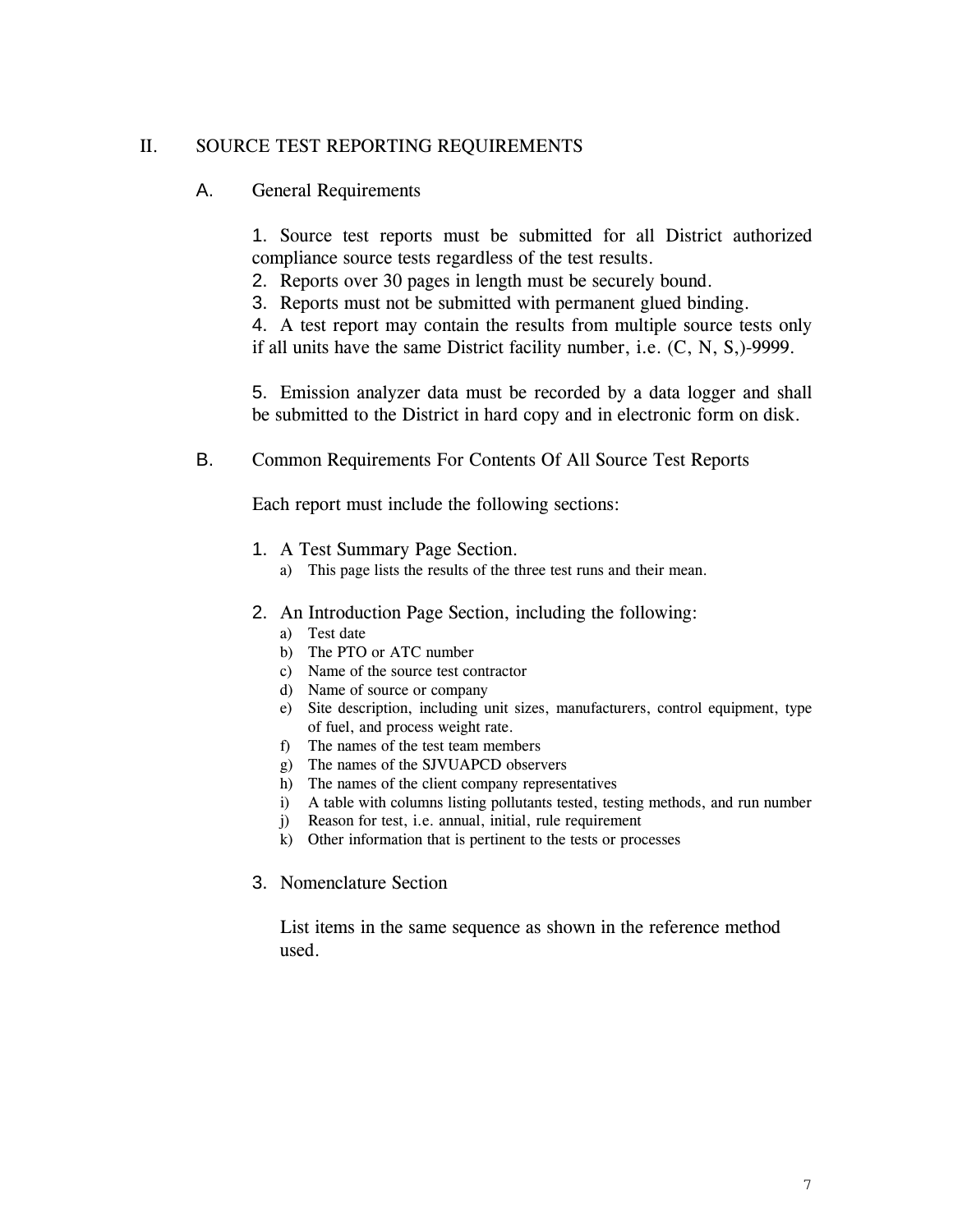## 4. Individual Test Run Section

- a) Include any applicable tables
- b) Show all intermediate calculations
- c) Must begin all calculations using the basic and raw test data from each test run and/or strip charts.

#### 5. Test Method Equations Section

- a) Include a reference section that notes test method equations used for calculations.
- b) Show results from the applicable test method equations. These results should also be found on the Summary Form.
- c) If a District approved, non-EPA or non-CARB method is used, show all equations and formulas.

#### 6. Laboratory Analyses Data Section

- a) Include copies of the original laboratory data sheets.
- b) Include copies of the original fuel analysis sheets.

#### 7. Raw and Source Data Section

- a) Provide copies of the original stack data sheets.
- b) Provide a stack flow schematic showing the sampling port locations and any necessary reference method calculations.
- c) For sources with a permit requirement for recording and maintaining: fuel, sulfur, or production rates, copies of these records must be included in the test report. These records must include the data from the day of the test, and the days 3-months, 6-months and 9-months prior to the test day.

#### 8. Quality Assurance Section

- a) System audit results.
- b) Performance audit results.
- c) Instrument or equipment operations.
- d) For continuous analyzers include the analytical method theory, the monitor manufacturer, a model number, and a system diagram.
- e) Sample trains impinger contents, probe lining, filter locations, heated sections, and a diagram.
- f) Inter-laboratory test results and the chain of custody records
	- (1) Record the following on each form: the laboratory name, the ASTM or other approved methods performed, the sample identification number, and the names of the laboratory technician(s).
	- (2) Include a listing of the time and the date when each laboratory process was conducted.
- g) For NOx analyzers include the results of the daily NO2 to NO Conversion Test Procedure, See Appendix D.

#### 9. Other Pertinent Information Section

a) Literature references and analyzing laboratories.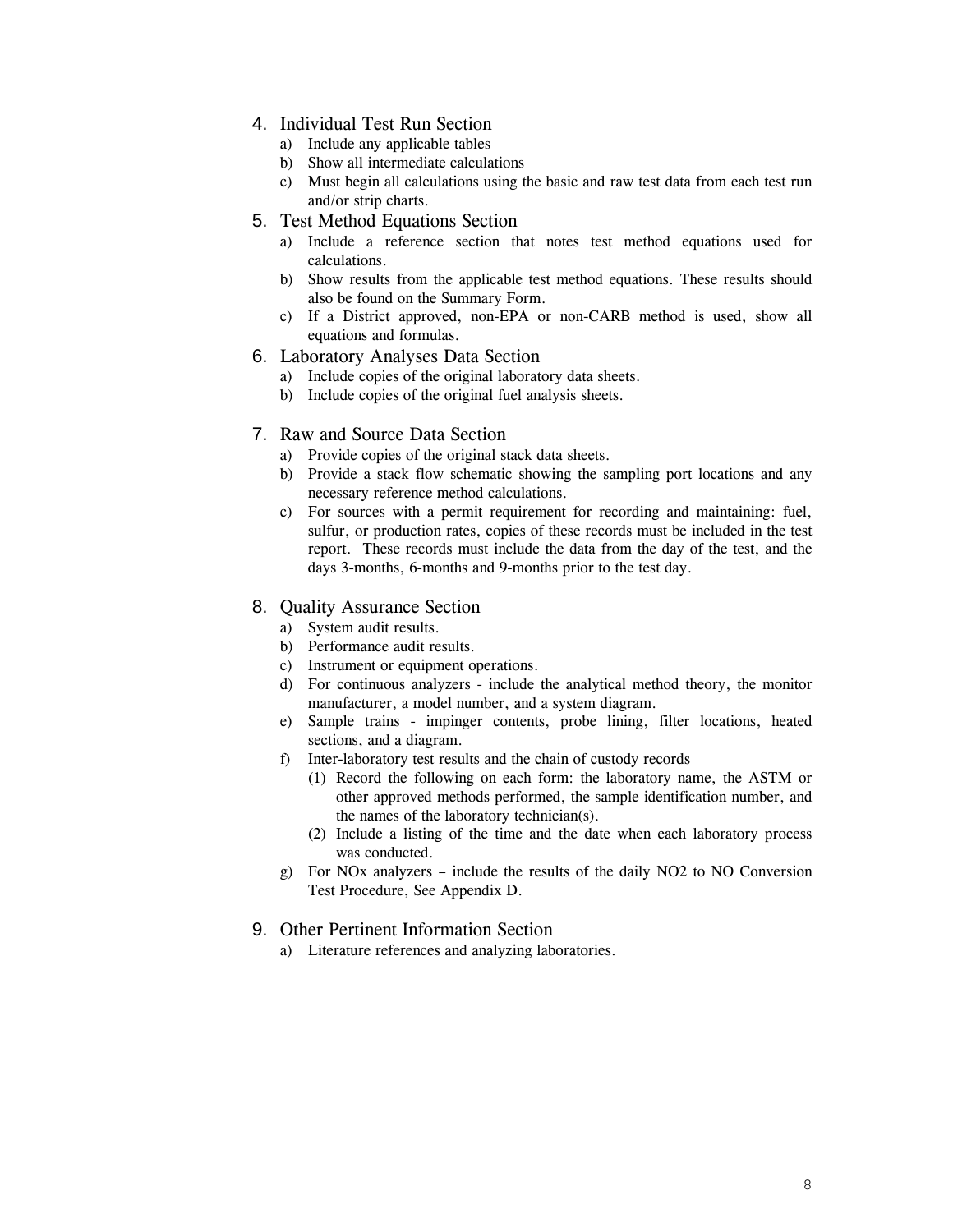- C. Additional Information for Source Test Report From Tests Using Analyzers
	- 1. Summary Section
		- a) All continuous emissions monitoring method test reports must include a copy of the Testing Contractor's Method 100 Quality Assurance Worksheet for every unit tested. These pages are to be inserted in the Test Summary Page Section. See Appendix G.

#### 2. Chart Recorder and Data Acquisition/Logger Section

- a) Reports must include a permanent record of gas analyzer data using a strip chart recorder and a data logger.
- b) The strip chart report must be a colored copy of the original strip chart
- c) The strip charts must show the NOx converter test, the leak check and all calibrations checks and test runs.
- d) A copy of the data on electronic disk.
- e) The data logger recordings must list each emission's 1-minute reading with the corresponding hour, minute and second time.
- 3. Quality Assurance Section
	- a) A description and drawing of the sampling train including: the probe, the sample line, the sample conditioning system, and any filters used.
	- b) Copies of the calibration gas certificates from all gases used in the test. All gas must meet the requirements listed in Method 100, Section 3 Calibration Gases.
	- c) Include the corresponding daily calibration report for  $NO<sub>x</sub>$  converters in the Quality Assurance section of the test report.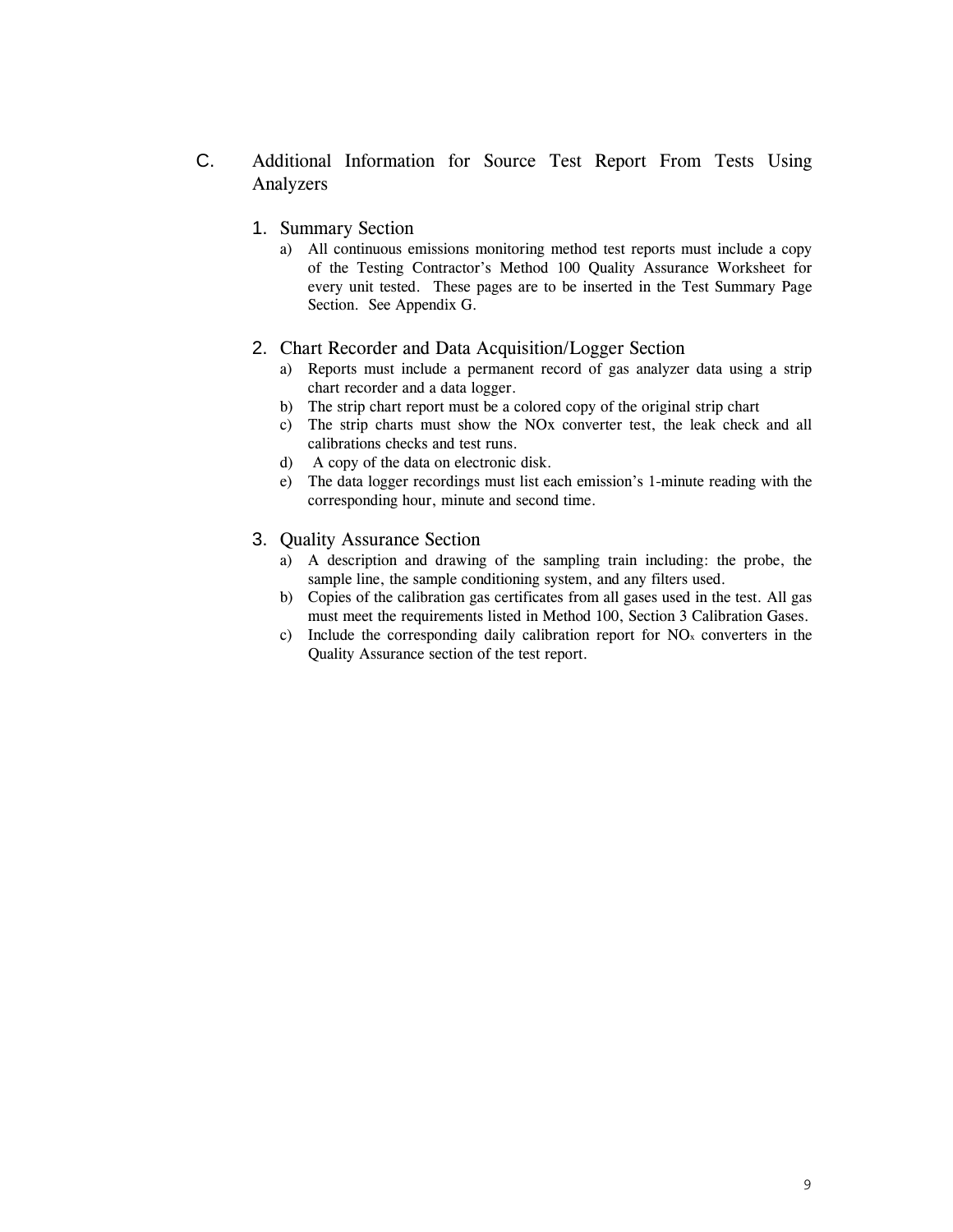# III. TESTING METHODOLOGIES

The following information should be used when conducting tests and reporting data for the source test report:

# A. General Data

1. All methods and equations are from: the United States Code of Federal Regulations (CFR), Title 40, Part 60, Appendix A, the CARB Source Test Manuals, or other methods and equations from other Air Pollution Districts and approved by the District.

2. A compliance test shall include three runs per District Rule 1081 section 6.0.

3. If the first two runs exceed an applicable limit the test must be used to demonstrate noncompliance with an applicable limit. In this case, a test can be terminated after the second run is complete.

4. In cases were the compliance and RATA runs are combined, the first three valid sequential runs must be used for compliance.

5. Test contractors may select any equivalent test method as noted, unless permit conditions specify a specific method.

6. Test contractors may not use EPA Method 8 or the combined EPA Method 5/8 when testing for condensable particulate and sulfur emissions, (back half of sampling train) as a substitute for EPA Method 202. When applicable by testing requirements, each test must be performed separately.

7. If a source tests indicates a source exceeded any permitted limit of a gaseous emission, the source must retest all of the permit required gaseous emissions. If a source exceeded any particulate emission limit a source may be required to retest all of the required gaseous emissions.

## B. EPA Method 1

1. Show relevant data and diagrams for duct diameters and sampling locations.

2. From EPA Method 1 include the appropriate figure 1-3 or figure 1-4.

3. From EPA Method 1 include the appropriate equations 1-3 and 1-4.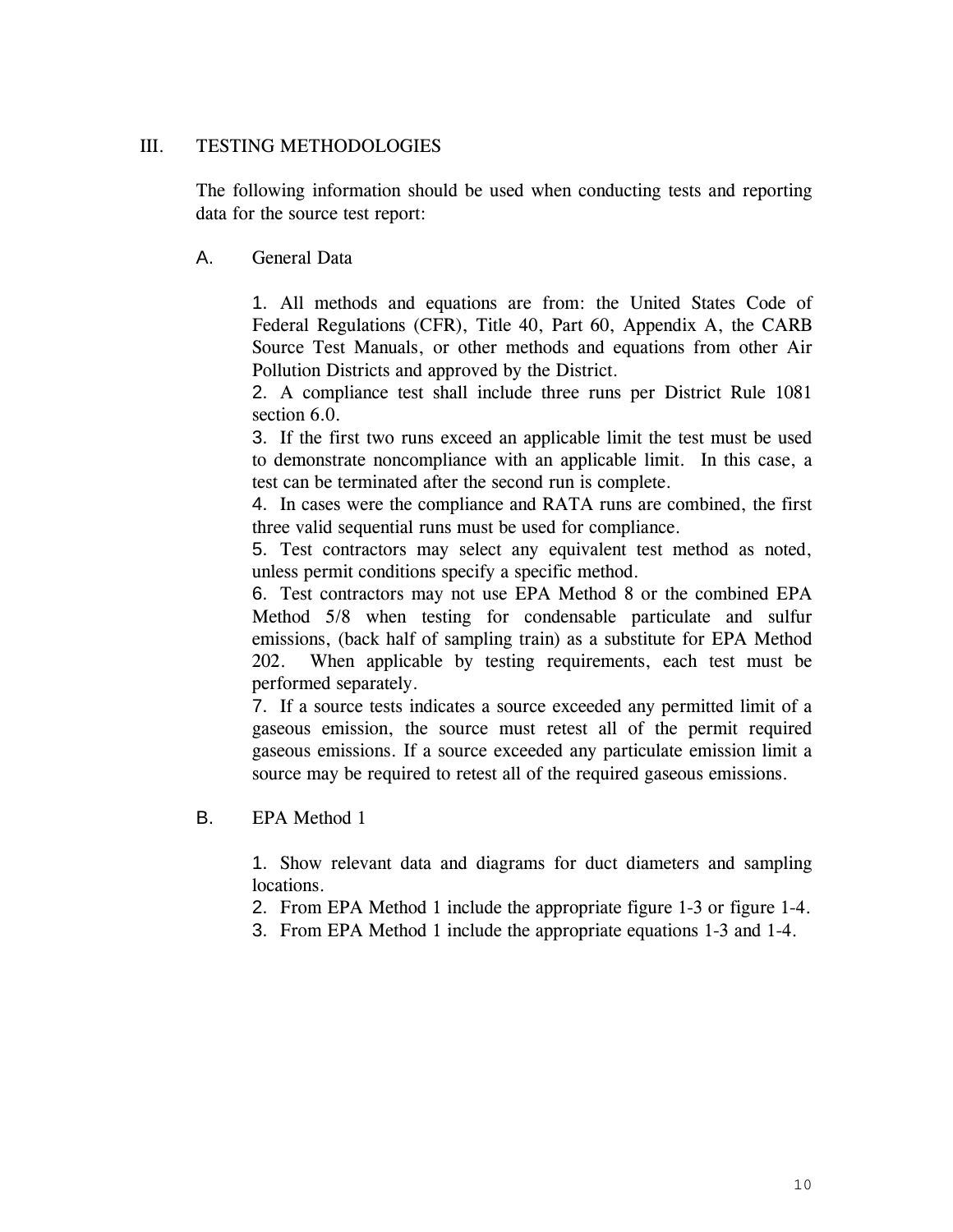## C. EPA Method 2

1. From EPA Method 2 include data found on a form similar to Figure  $2 - 5$ .

2. From EPA Method 2 show equations 2-5, 2-9, 2-10 and applicable values from the nomenclature list.

- D. EPA Method 3
	- 1. Show equation 3-1 and applicable values from the nomenclature list.
- E. EPA Method 4

1. From EPA Method 4 include data found on a form similar to Figure 4-2 Field Moisture Determination - Approximation Method.

2. Show EPA equations 4-1, 4-2, 4-3 and 4-4 and applicable values from the nomenclature list.

F. EPA Method 5 with particulate matter collected in the impingers

1. Total filterable and condensable particulate matter will be summed and considered as PM10.

2. From EPA Method 5 include data found on a form similar to Figure 5-2

3. When using EPA Method 5 show equations 5-1, 5-2, 5-3, 5-4, 5-5, 5-6, and 5-7 and applicable values from the nomenclature list and equations below.

a)  $m_n = m_{n(probe)} + m_{n(filter)} + m_{n}(impinger)$ . Where:  $\mathbf{m}_n$  = Total amount of particulate matter (PM10) collected, mg

G. EPA Method 6

1. Show equations 6-1, and 6-2 and applicable values from the nomenclature list

H. EPA Method 17

1. This method is to be used only when specified in an applicable subpart of the EPA standard and when approved by the District.

2. From EPA Method 17 include data found on a form similar to Figure 17.3.

3. When using EPA Method 17 show equations 17-1, 17-2, 17-3, 17-4, 17-5, 17.6, 17-7, and data found on a form similar to Figure 17-4. Use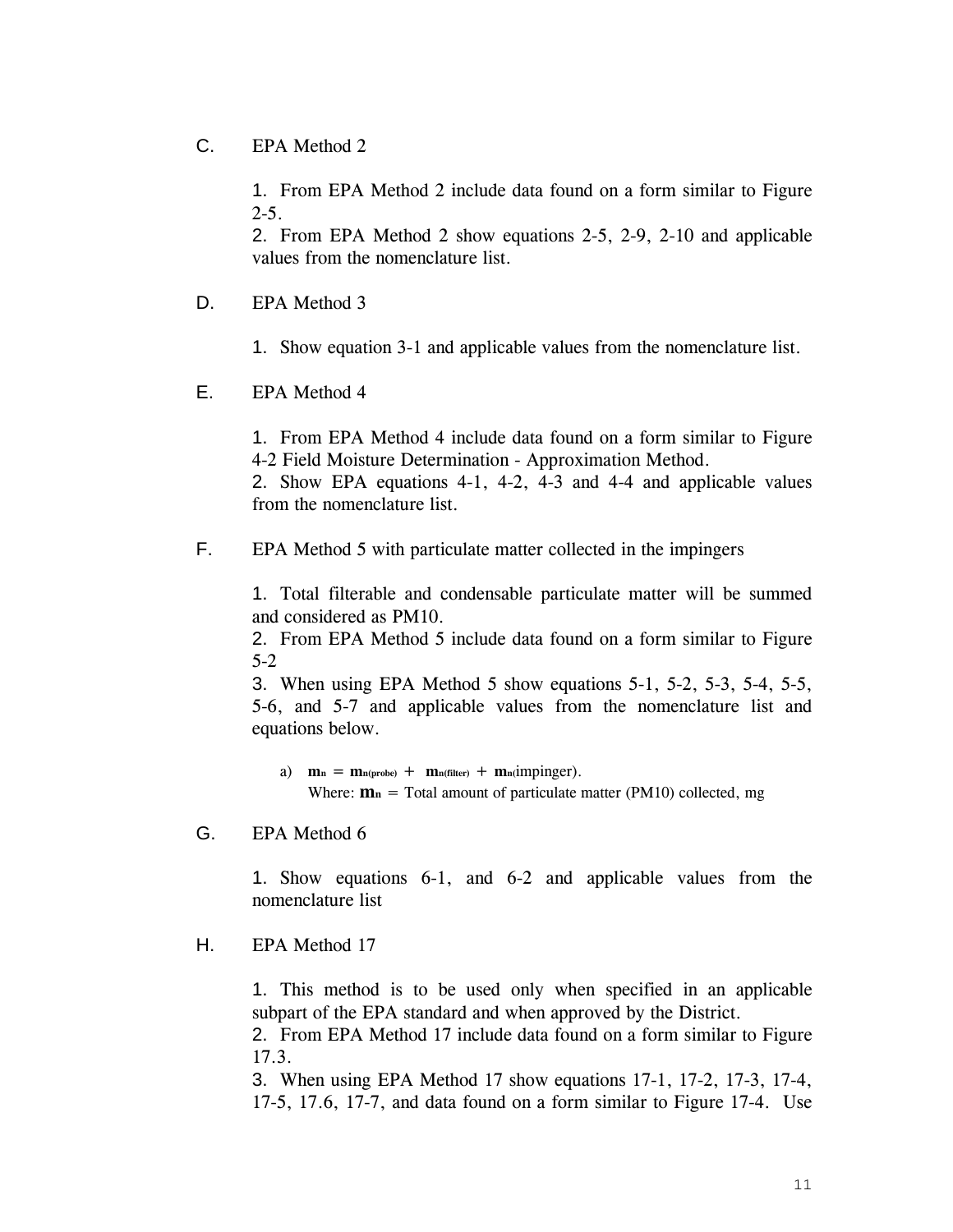applicable values from the nomenclature list and equations and modifications shown below.

- a)  $m_n = m_{n(probe)} + m_{n(filter)} + m_{n}(impinger)$ . Where:  $\mathbf{m}_n$  = Total amount of particulate matter (PM10) collected, mg.
- I. EPA Method 18

1. From EPA Method 18 include data found on a form similar to Figure 18-10.

2. Show equations 18-5 and data using a form similar to Figure 18-3. Use applicable values from the nomenclature list.

- J. EPA Method 19
	- 1. Include a description where fuel sample was drawn.

2. May use the EPA, Table 19-1 when fuel source is from a PUC regulated supplier.

- 3. When source is not using PUC fuel gas:
	- a) Conduct an ultimate analysis of fuel (Weight percent) and gross calorific value (Btu/lb.) to determine F factor (dry).

4. Show Equations 19-1, 19-13, 19-16 (when more than one fuel source is used). Use applicable values from the nomenclature list.

- K. EPA Method 25
	- 1. From Method include data using a form similar to Figure 25-8.

2. From Method show equations 25-1, 25-2, 25-3, 25-4, and 25-8 and applicable values from the nomenclature list.

L. EPA Method 201A

1. From EPA Method 5 include data found on a form similar to Figure 5-2. From Method 201A include data found on Figures 4, 5, 6, and 7

## M. CARB Method 501

1. From EPA Method 5 include data found on a form similar to Figure 7.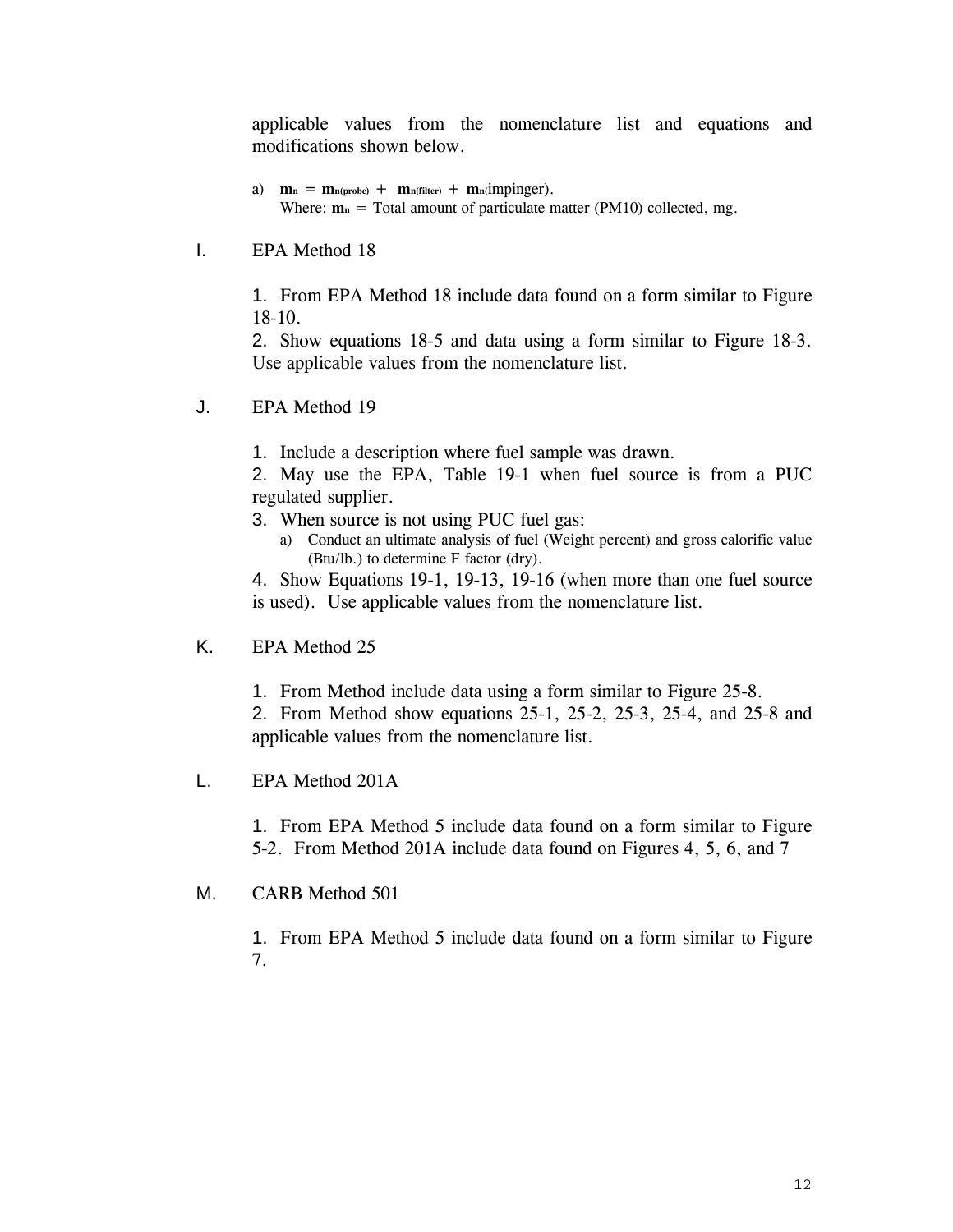- IV. CONTINUOUS EMISSIONS MONITORING METHODS (INCLUDING CARB METHOD 100, AND EPA'S: 3A, 6C, 7E, 10, 25A, 25B AND RATA FOR CEM TESTS)
	- A. General Requirements

1. All tests shall include stack traverses for the determination of stratification. The only exceptions to this requirement are for oil field steam generators, heater treaters and IC engines under certain conditions, (See exceptions Sections E and F).

2. Testing contractors must measure and record the electric voltage supplying power to the testing van at the beginning of each run. Test contractors shall have sufficient electrical power to ensure a valid run.

3. All instruments must meet the Gas Analyzer Specifications as shown in Method 100, Table 100.1.

4. In cases where a compliance test and a RATA test are run concurrently, the first three valid sequential runs shall be used for demonstrating compliance. A run shall be not less than 30 minutes plus the sampling system response time.

5. No change in the strip chart recorder speed can be made during the test.

6. The strip chart speed must be maintained at not less than 6 in/hr.

7. All tests must be recorded on 110% (of range) paper chart.

8. The zero calibration point must be set at the strip chart zero grid line. Any drift that falls below the zero grid line must be accurately detected.

9. The data logger recordings must list each emission's 1-minute reading with its corresponding hour, minute and second time.

10. Both electronic data acquisitions systems must be capable of integration at a 1-minute interval and must have a resolution of 0.5 percent of the analyzer range.

11. Copies of all calibration gas certificates used during a test must be conveniently located in a binder in the tester's van.

12. Record the sampling system response time.

13. Conduct the sample collection for not less than 30 minutes. The first run shall include stack traverses for the determination of stratification unless source is listed as an exception. If there is stratification then subsequent runs must follow the same stack traverse procedure as the first run.

14. Use the Method 100 testing parameters, nomenclature and equations (Eqs. 100-1, 100-2, and 100-3) for determining both sample run validity and pollutant concentrations.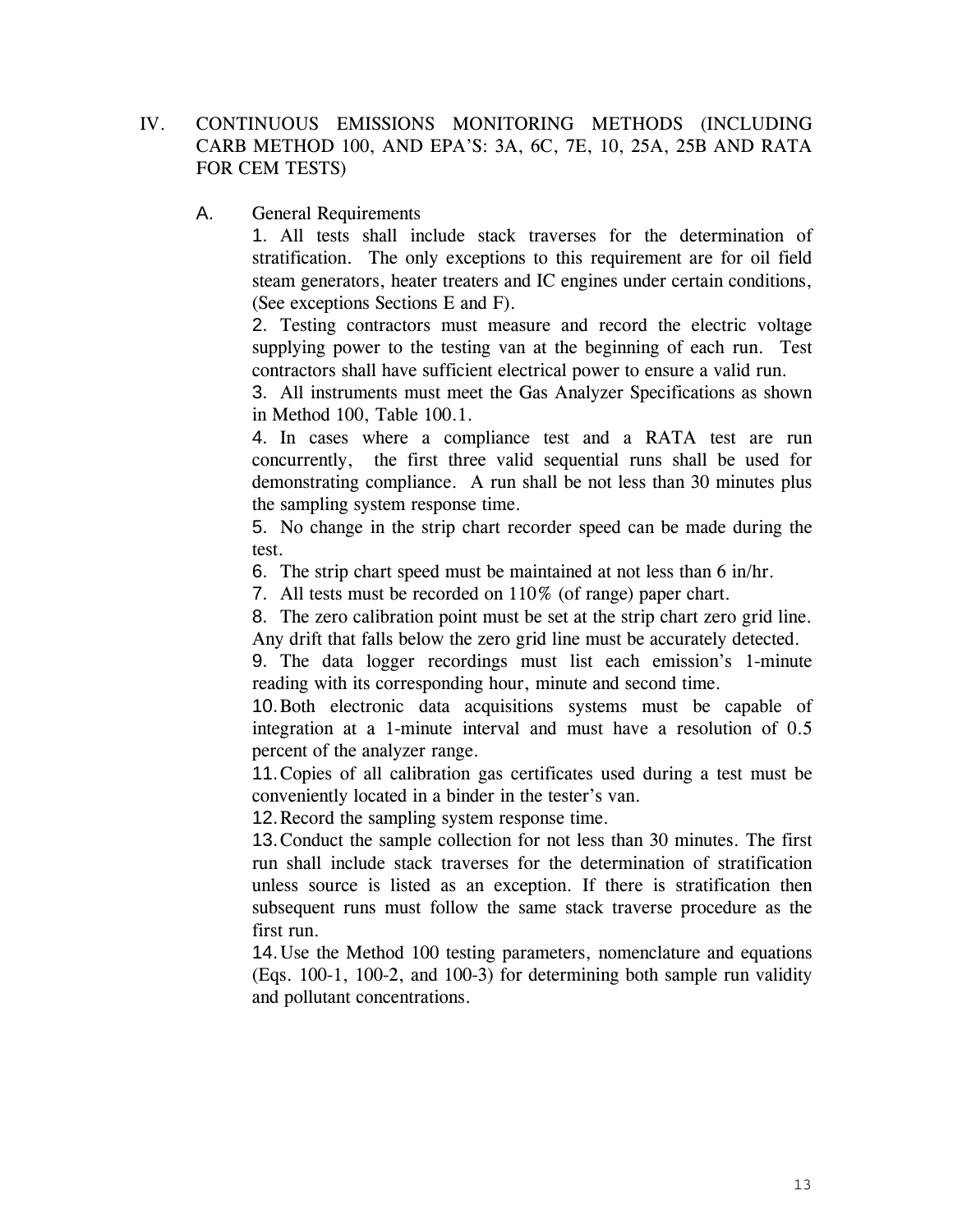# B. Analyzer Ranges

1. If at any time during a test run the measured gas concentration exceeds the span the test run shall be considered invalid. The tester may terminate the run, re-calibrate the analyzer in a higher range and repeat the test run.

2. For non-RATA runs, the range of the monitoring system shall first be selected such that the pollutant gas concentration equivalent to the emission standard is not less than 30 percent of the monitoring rage and the sample gas concentration shall be between 0 and 95 percent of the monitoring range.

3. For CEM RATA compliance tests, the sample gas concentration shall be between 10 and 95 percent of the monitoring range.

C. Calibration of Analyzers

1. All calibration gases used for zeroing and spanning the analyzers need to meet the EPA certification requirements, See Appendix C. The interior pressure of the span gas cylinders cannot be less than or equal to 100 psi.

2. An on-site NO2 converter efficiency check must be performed before stack testing at the beginning of every test day. The NO<sub>2</sub> gas is sampled in both the total  $NO<sub>x</sub>$  mode and the NO mode. Stable responses in both modes are necessary. The NO<sub>2</sub> converter efficiency must be greater than 90 percent. See Appendix D.

3. During the analyzer and system bias checks, readings are to be marked and recorded after the strip traces are level (flat line).

4. Analyzer response time is defined as the time for the system to display 95 percent of a step change in gas concentration on the data recorder.

5. If any adjustments are made to the analyzer, the analyzer calibration error check and the system bias check must be conducted before starting a new test run.

6. An analyzer check must be performed whenever a change of electrical power has occurred or a loss of power for greater than thirty minutes.

- D. Stack Flow Stratification
	- 1. For boilers, heaters, dryers and non-CEM required turbines.
		- a) The determination of stratification for each pollutant must be incorporated before or during the first test run. If the first run proves there is no stratification, then during the following runs, sampling may be drawn from any point on the traverse. (not less than 3 cm from the stack wall).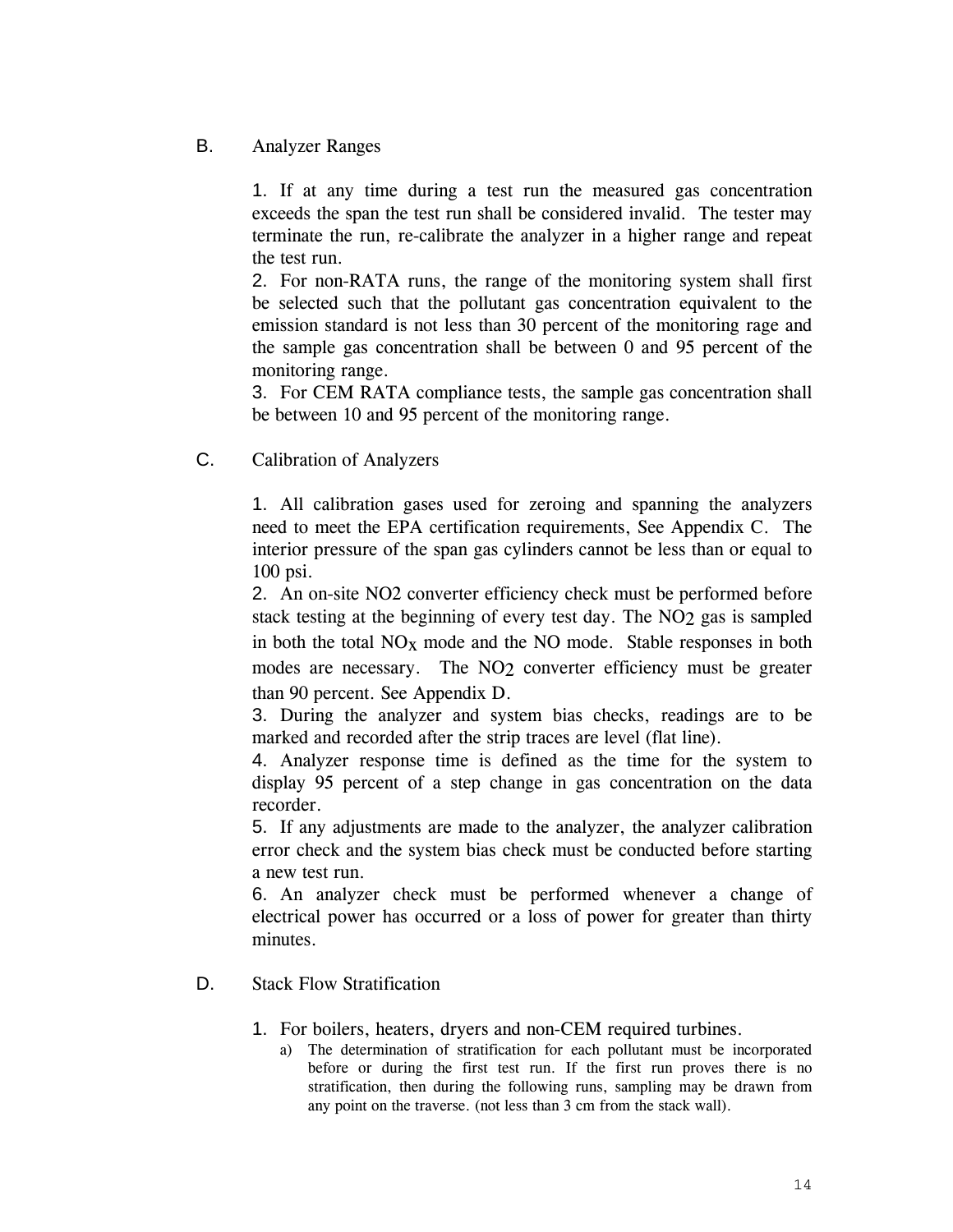- b) A gas stream is considered stratified when the difference between the raw pollutant concentrations read at any one point along either stack traverse is equal to or greater than 10 percent of the mean concentration from all points.
- c) The number of sampling points per traverse is determined from EPA Method 1, Figures 1-2 and 1-3, and Tables 1-1 and 1-2. Sample at each point for at least the longest sampling system response time (recorded during the initial system bias check) plus one minute.

2. IC engines with exhaust stack diameters greater than four inches, and do not have permanently installed sample lines as per policy.

- a) Select two accessible sampling port locations that are at least two equivalent diameters downstream from the nearest control device or disturbance and at least a half equivalent diameter upstream of outlet.
- b) The two ports shall be separated by 90 degrees. These ports must allow their respective "measuring line" to pass through the center of the stack.
- c) The probe access ports must be thoroughly sealed to prevent leaks and dilution of the gas stream.
- d) The first run consists of the average concentration from a total of five individual sampling points.
- e) Sample at three traverse points at 16.7, 50.0 and 83.3 percent of the first measurement line. Move the sampling probe to the second port and sample at 16.7 and 83.3 percent of the second measurement line.
- f) Sample at each point for at least 6-minutes plus response time.
- g) Multipoint gas sampling must be performed on subsequent runs unless data from the first run demonstrates that the mean pollutant concentration is less than 10% different from that at any single point.
- E. Exceptions from Sampling Traverses and Stack Flow Stratification Checks.
	- 1. Oil Field Steam Generators
		- a) Sample through the convection section sight glass or port.

## 2. Oil Field Heater Treaters

- a) All stacks and burners from a heater treater must be identified and tested.
- b) For multiple burner units, the test results from each stack must be reported separately. Do not average the ppm concentrations or the lb./MMBtu emissions.
- c) Sample must be drawn from within the central area in the stack
- d) Sample must be drawn from at least one full stack diameter upstream of the stack outlet.

3. IC Engines With Exhaust Stack Diameters Less Than Or Equal To Four Inches And Without Qualified Sampling Lines.

- a) Sample must be drawn at a single site located at least eight inches downstream and four inches upstream of any flow disturbance.
- b) The sampling probe opening must protrude inside the stack a distance equal to 1/3 the stack diameter.
- c) The sampling port opening around the sampling probe must be thoroughly sealed to prevent air and exhaust leaks that will cause a dilution to the gas stream.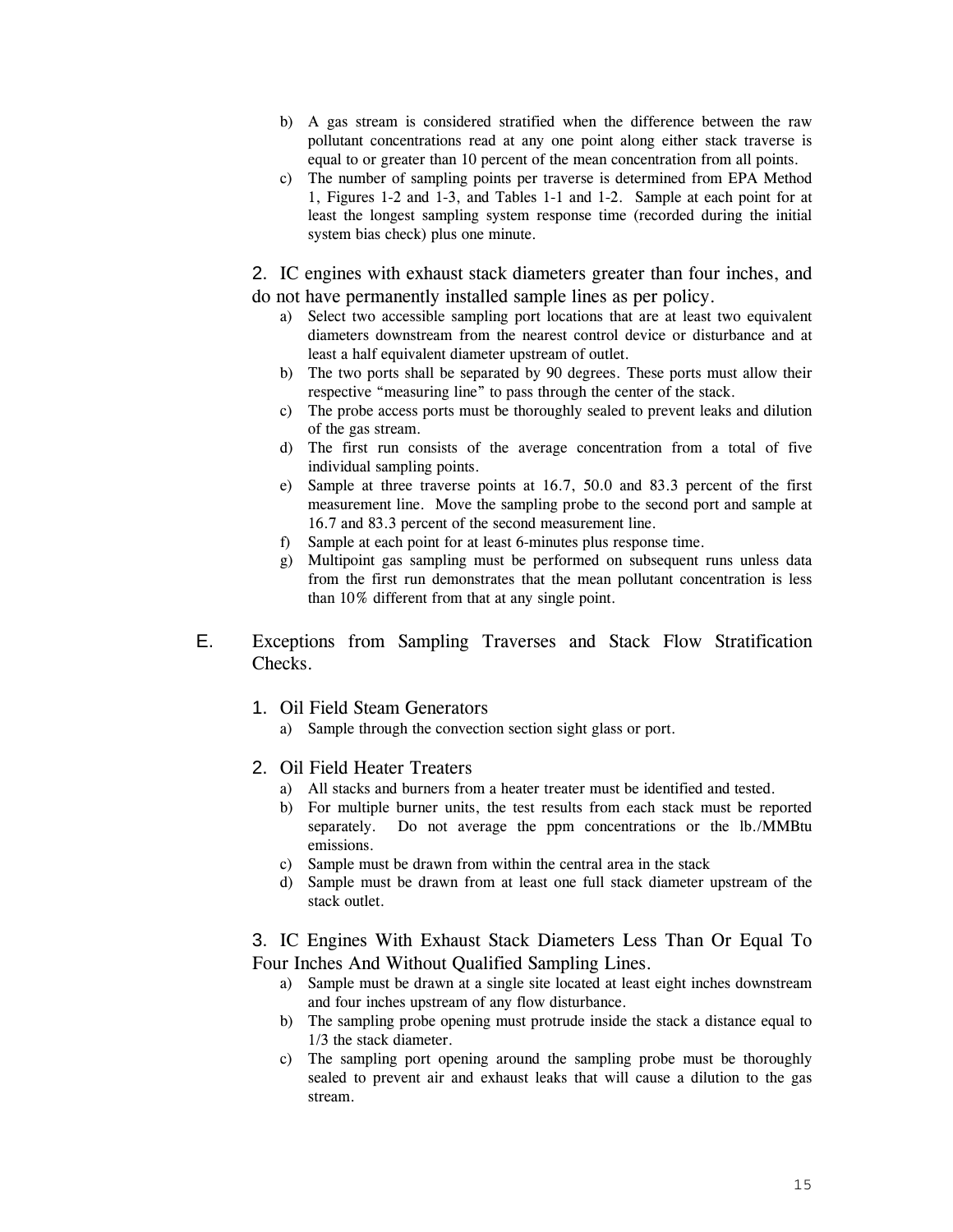#### 4. For Boilers and Process Heaters

- a) If on previous tests they have demonstrated a non-stratified stack flow, then permanent stainless steel sampling and calibration lines may be installed.
- b) The sampling probes must be within an area at least eight times the stack diameter equivalent downstream from a disturbance and at least two stack diameter equivalents upstream from a disturbance or outlet. The sampling probe opening must protrude inside the stack a distance equal to 1/3 the stack diameter.
- c) Additional requirements are the same as for IC engines listed in section IV.F.1. of this Guideline.
- F. All IC engines may be tested using a permanent stainless steel sampling and calibration gas lines.

1. For safety, costs and testing consistency a permanent sampling system may be constructed to allow emissions to be drawn at the ground level. If this sampling system cannot be accomplished then multipoint sampling will be required on all stack diameters greater than 4 inches. The permanent system must include the following conditions.

- a) Due to the concerns of contamination and leaks, this sampling system must pass a bias test as per CARB Method 100, section 4.4.
- b) The sampling probe opening must protrude inside the stack a distance equal to 1/3 the stack diameter.
- c) A valve less "T" connection fitting must be plumbed into the sample line and must be located within two inches of the stack wall exterior.
- d) Connected to the "T" fitting are two parallel stainless steel draw lines. The through line is for the test sample draw and the other line is for the system bias calibration check and for the EPA Method 18 sample draw.
- e) The CARB Method 100 Figure 100.1 shall be used to illustrate the proper connection of the sample and calibration lines.
- f) The parallel lines below the "T" connection must always be in a downward direction.
- g) The overall length cannot exceed twenty-five feet.

2. For IC engines without a catalyst the measurement site must be located from within an area that is at least two stack diameter equivalents lengths downstream from a disturbance and at least two stack diameter equivalents upstream from a disturbance or outlet.

3. For IC engines with a catalyst the measurement site must be located from within an area at least eight times the stack diameter equivalents downstream from a disturbance and at least two stack diameter equivalents upstream from a disturbance or outlet.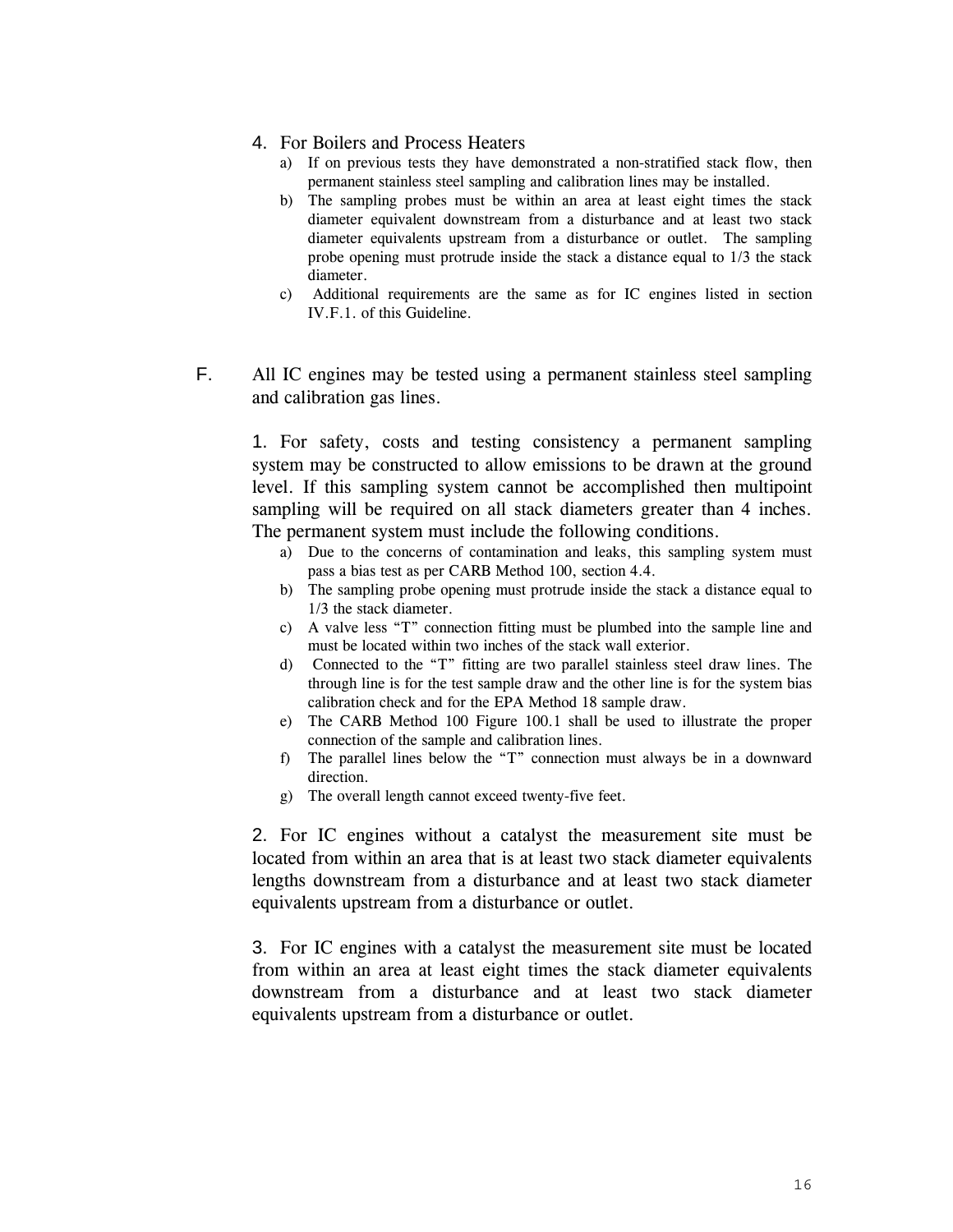# APPENDIX A

# Test Methods That Require CARB Certification

This table includes methods that are approved for District required tests. However, not all CARB certified methods are listed in this table. Permit conditions may require the testing of a pollutant for which a CARB method is not available. In such cases, tests are conducted in accordance with approved reference methods listed in the test protocol and followed in the actual test.

| Must be CARB certified in: | To conduct these test methods<br>in the District.                   | <b>Special Notes:</b>                                                 |
|----------------------------|---------------------------------------------------------------------|-----------------------------------------------------------------------|
| Method 5                   | EPA 5, 5B, 5C, 5D, 5F, 5G,<br>5H, 19 (for PM), 17,<br>201A/202, 436 | Used for PM and $PM_{-10}$<br>(when all PM is considered<br>$PM-10$ . |
| Method 7                   | EPA 7; 7A, 7B, 7C, 7D                                               |                                                                       |
| Method 501                 | CARB 501; EPA 201A                                                  | When testing $PM_{-10}$                                               |
| Method 6                   | EPA 6, 6A, 6B                                                       |                                                                       |
| Method 11                  | <b>EPA 11</b>                                                       |                                                                       |
| Method 100                 | For continuous gases emission<br>stack sampling.                    | Used in over $90\%$ of all<br>District tests.                         |
| Method 431                 | <b>CARB 431</b>                                                     | Also, needs a letter of<br>approval directly from<br>CARB.            |
| Method 2, 2A               | EPA 2, 2A                                                           |                                                                       |

Table 1: Methods for Certification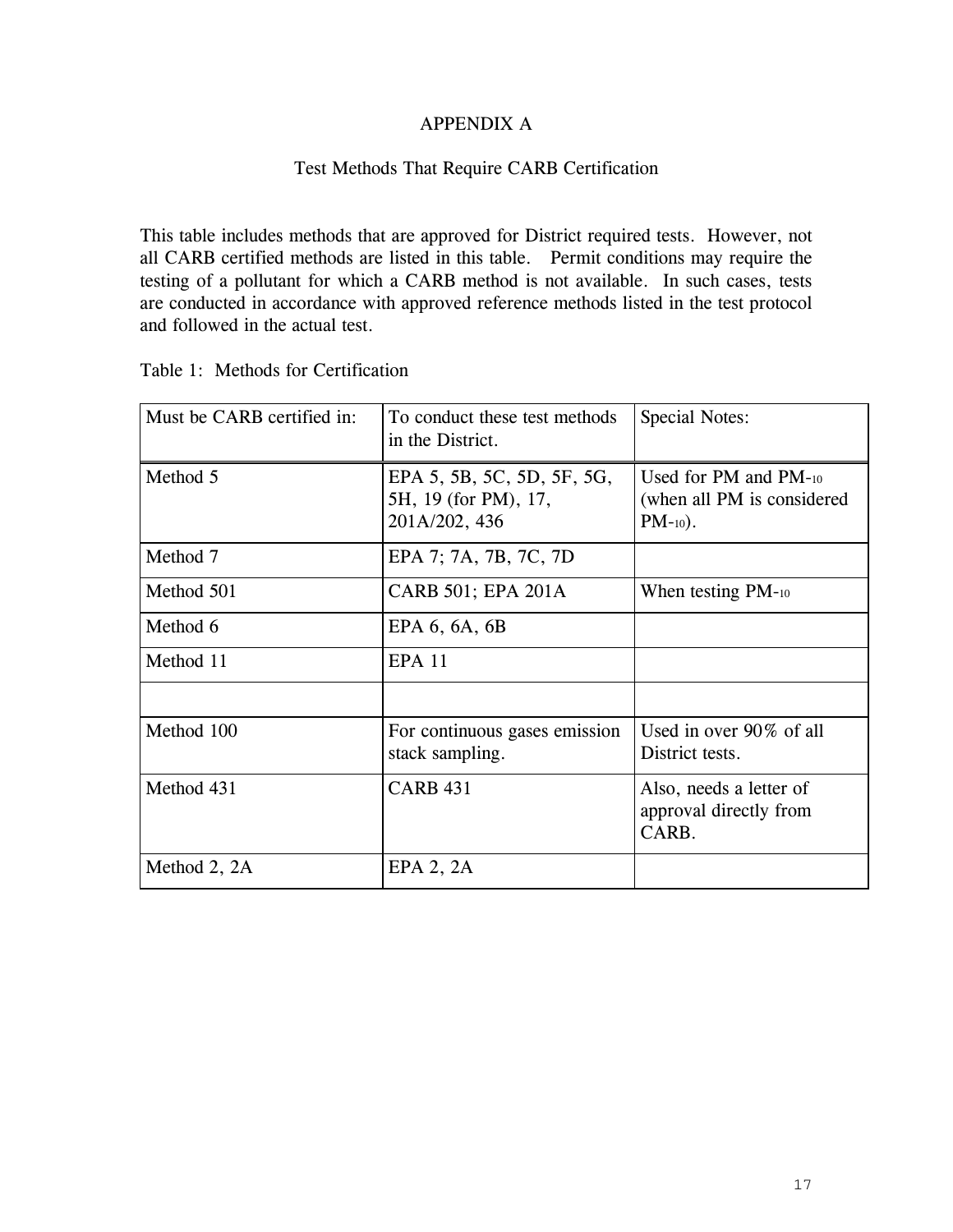#### APPENDIX A continued

#### Table 2: Source Test Methods Requirements

| Pollutant                                       | <b>Test Method</b>                                                         | All Annual and Initial <sup>1</sup> Tests<br>(No. Of Runs) |
|-------------------------------------------------|----------------------------------------------------------------------------|------------------------------------------------------------|
| <b>Total Particulate</b>                        | EPA 5, EPA 17 when applicable by an<br>EPA subpart and allowed by District | 3                                                          |
| $PM_{10}$                                       | EPA 201A, CARB 501                                                         | 3                                                          |
| <b>Sulfur Dioxide</b>                           | EPA <sub>6</sub>                                                           | 3                                                          |
|                                                 | <b>CARB 100</b>                                                            | 3                                                          |
| Nitrogen Dioxide                                | <b>CARB 100</b>                                                            | 3                                                          |
| Carbon Monoxide                                 | <b>CARB 100</b>                                                            | 3                                                          |
| Hydrocarbons<br><b>Combustion Well</b><br>Vents | EPA 18, Tedlar Bag, CARB 100<br>Integrated & Condensables                  | $3$ Samples <sup>2</sup><br>3 Samples <sup>2</sup>         |
| H <sub>2</sub> S                                | <b>EPA 11</b>                                                              | 3                                                          |
| NH <sub>3</sub>                                 | BAST ST-1B <sup>3</sup>                                                    | 3 Samples                                                  |
| Benzene                                         | CARB 410A                                                                  | 3 Samples                                                  |
| <b>ETO</b>                                      | CARB 431 and 21                                                            | 3 Samples                                                  |
| Fuel Sulfur, Total<br>(PUC equivalent.)         | ASTM D3246. Double GC                                                      | 1 Samples <sup>4</sup>                                     |

<sup>1</sup> Applies to new equipment or modifications requiring an ATC.

 $2$  Tedlar bags should be filled and purged at least three times to ensure representative sampling. Protect the Tedlar bag and its container from sunlight. Samples must be analyzed within 72-hours of collection to minimize sample deterioration. For well vents, take 1 bag sample over a 1-hour period.

<sup>3</sup> Bay Area Source Test Method.

<sup>4</sup> If fuel source is under high pressure or, has a high sulfur concentration, a container made of high nickel stainless-steel alloy (such as Series 316) may be used provided<br>interior wall of container has been Passivated or similarly treated to preserve sample for<br>sulfur analysis. All sample containers should b ensure representative sampling. When using Tedlar bags, protect the bag and its container from sunlight. Samples must be analyzed as soon as possible, but no later than 24-hours after collection to minimize sample deterior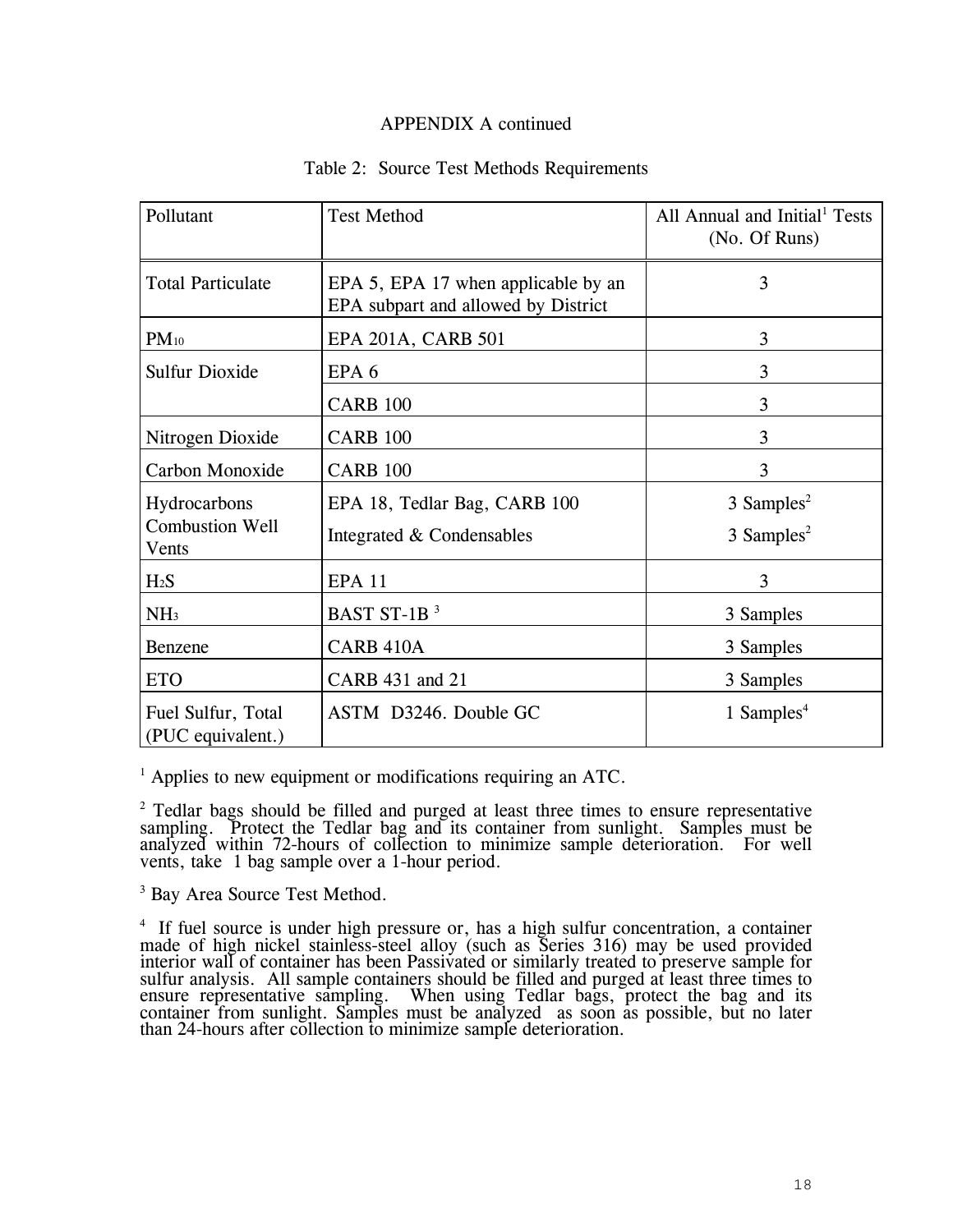# APPENDIX B

California Air Resources Board and a state of the state of the Advisory Advisory **Compliance Division** Source Testing

Number 58 November 30, 1990

## SOURCE TESTING FOR COMPLIANCE PURPOSES

It has recently come to our attention that some source testing companies have been discontinuing District-mandated compliance tests when preliminary results indicate the source to be in violation. Preliminary results that indicate the source to be in violation are not to a legitimate reason to stop a compliance test. Such a test should only be suspended for a valid mechanical breakdown. If the results of a compliance test show a violation, the test must be completed and the results turned in to the appropriate agency for action. During District-mandated compliance testing an Air Resources Board approved contractor is acting for the agency requiring the testing to be conducted, even while being paid by the source operator.

If the Air Resources Board finds that contractors approved to conduct testing on behalf of the Board are engaged in such activity, we will take steps to revoke the contractor's approval. Any history of such activity will be taken into consideration in any future attempt to be approved to conduct testing on behalf of the Board.

If you have any questions regarding compliance source testing, please call Mr. Gary Zimmerman at (916)322-2886. If you have any questions regarding the Independent Contractor Program, please call Ms. Kathryn Gugeler at (916)327-1521.

> Compliance Division California Air Resources Board Post Office 2815, Sacramento, CA 95812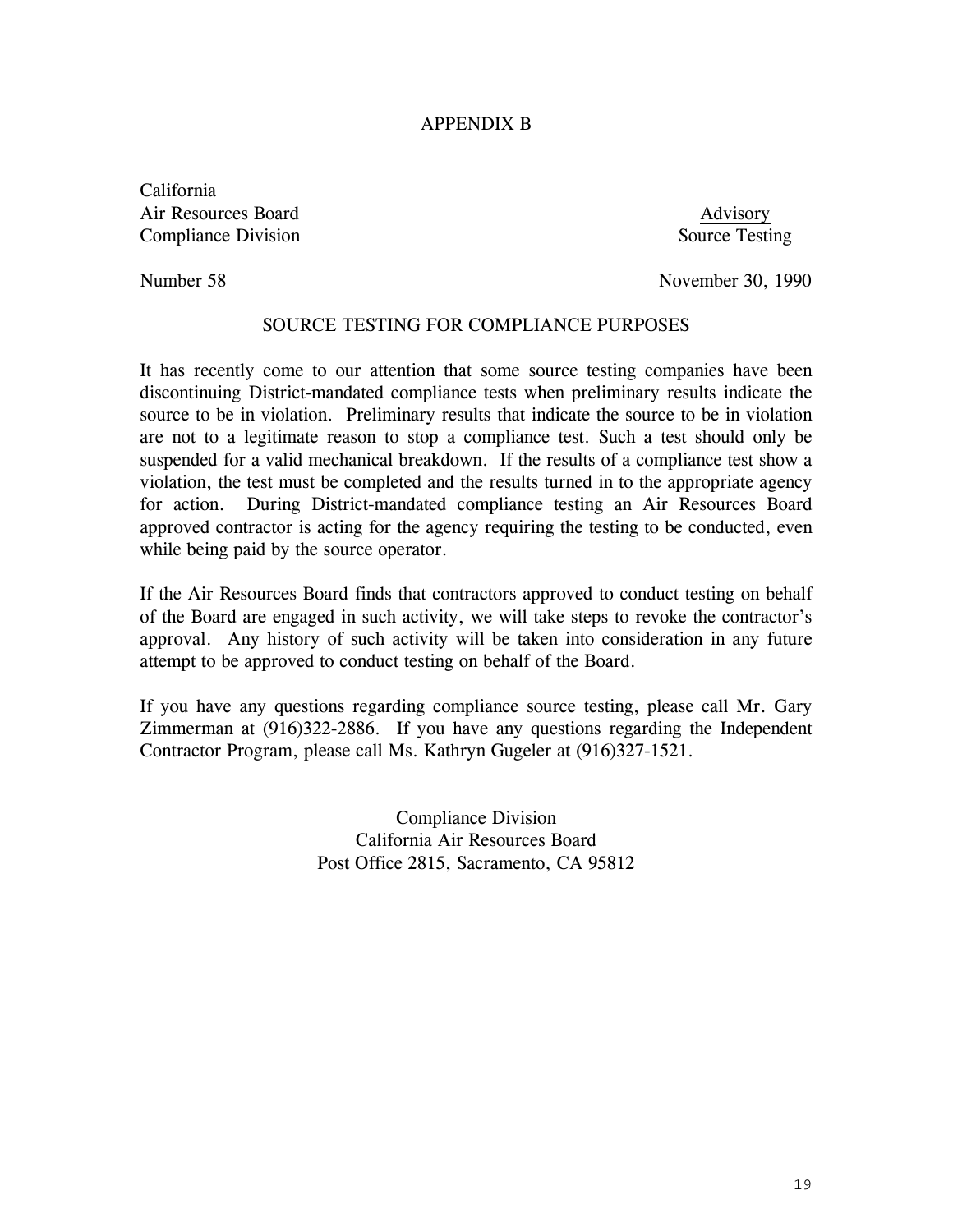# APPENDIX C

| EPA CERTIFICATION PERIODS FOR COMPRESSED GAS CALIBRATION |
|----------------------------------------------------------|
| STANDARDS IN ALUMINUM CYLINDERS                          |

| Certified components                                                     | Balance gas             | Applicable          | Certification period |  |
|--------------------------------------------------------------------------|-------------------------|---------------------|----------------------|--|
|                                                                          |                         | concentration range | (months)             |  |
| Aromatic organic gases                                                   | Nitrogen                | $\geq 0.25$ ppm     | 36                   |  |
| Aliphatic organic gases                                                  | Nitrogen                | $\geq 0.20$ ppm     | 36                   |  |
| Benzene                                                                  | Nitrogen                | $\geq$ 0.25 ppm     | 36                   |  |
| Carbon dioxide                                                           | Nitrogen or air         | $\geq$ 300 ppm      | 36                   |  |
| Carbon monoxide                                                          | Nitrogen or air         | $\geq$ 8 ppm        | 36                   |  |
| Hydrogen sulfide                                                         | Nitrogen                | $\geq$ 4 ppm        | 12                   |  |
| Methane                                                                  | Air                     | $\geq 1$ ppm        | 36                   |  |
| Nitric oxide                                                             | Oxygen-free<br>nitrogen | $\geq$ 4 ppm        | 24                   |  |
| Nitrous oxide                                                            | Air                     | $\geq$ 300 ppm      | 36                   |  |
| Oxides of nitrogen<br>(i.e., sum of nitrogen<br>dioxide and nitric acid) | Air                     | $\geq 80$ ppm       | 24                   |  |
| Oxygen                                                                   | Nitrogen                | ≥0.8%               | 36                   |  |
| Propane                                                                  | Nitrogen or air         | $\geq 1$ ppm        | 36                   |  |
| Sulfur dioxide                                                           | Nitrogen or air         | 40 to 499 ppm       | 24                   |  |
| Sulfur dioxide                                                           | Nitrogen or air         | $\geq 500$ ppm      | 36                   |  |
| Tetrachloroehtylene                                                      | Nitrogen                | $\geq 0.25$ ppm     | 36                   |  |

<sup>1</sup> When used as a balance gas "air" is defined as a mixture of oxygen and nitrogen where the minimum concentration of oxygen is 10 percent and the concentration of the nitrogen is greater than 60 percent.

<sup>2</sup> Oxygen-free nitrogen contains  $< 0.5$  ppm of oxygen.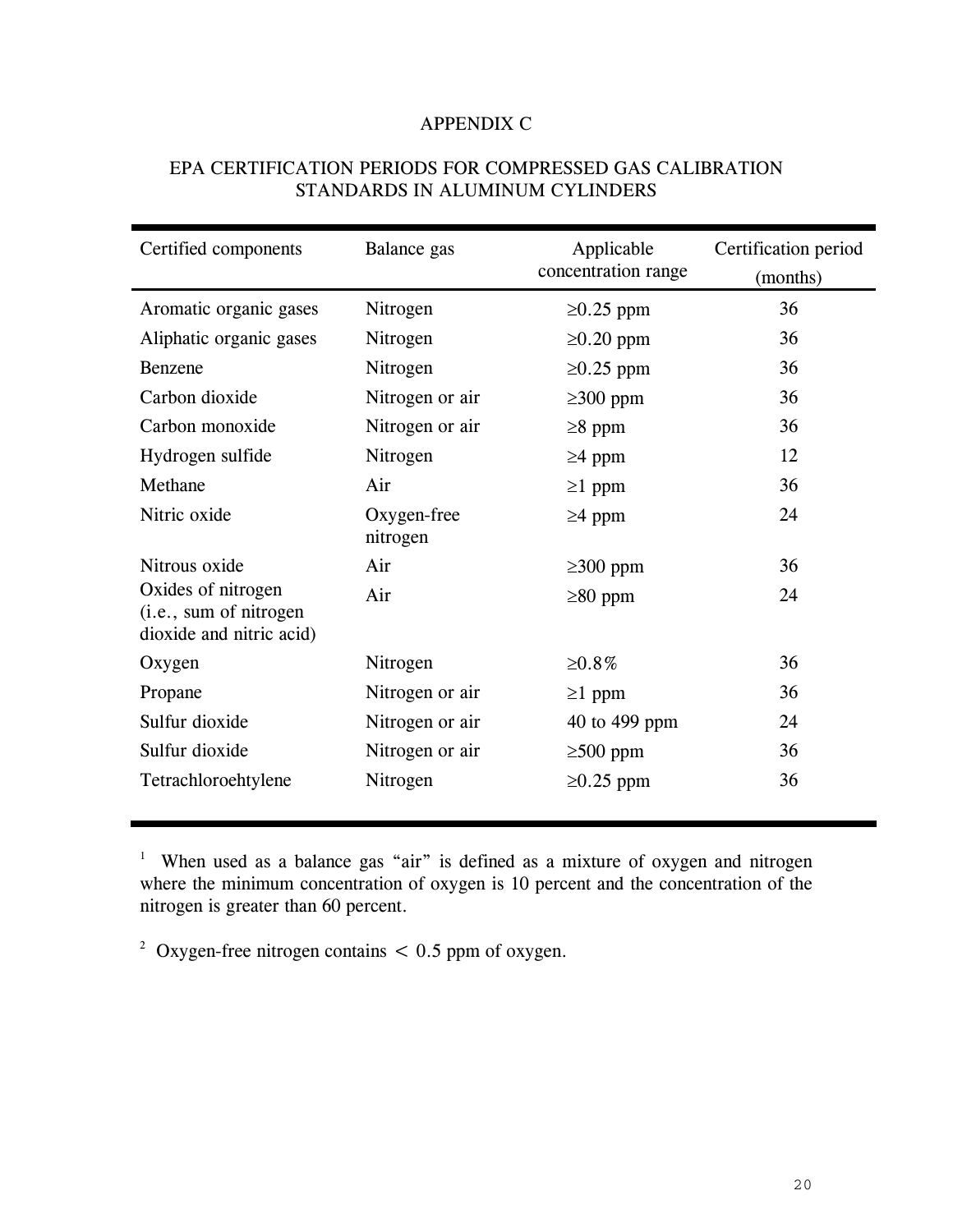#### APPENDIX D

#### NO2 TO NO CONVERTER EFFICIENCY CHECK PROCEDURE

#### 1. NO<sub>x</sub> Analyzer Requirements

#### a). Equipped with NO and NOX modes

#### 2. Auditing Gas Requirements

a). NO<sub>2</sub> in air (or N<sub>2</sub>): Use NO<sub>2</sub> in air for a stainless steel converter. b). Concentration of  $NO<sub>2</sub>$ : 10% to 95% of range, *(C0 ppm)* 

# *3.* Calibration Gas Requirements

a). Concentration of NO: 80% to 98% of range with less than  $0.1$  ppm  $NO<sub>2</sub>$ b). Zero Gas: High purity  $N_2$ 

#### 4. Calibration of Analyzer:

a). Calibrate NO mode with the NO calibration and Zero gases.

#### 5. Conversion Efficiency (CE) Test

- a). Analyze the audit gas with NO mode. Read and standardize concentration *(C1 ppm)*
- b). Analyze the audit gas with  $NO_x$  mode. Read and standardize concentration *(C2 ppm)*
- *6.* Calculation for Conversion Efficiency:

$$
\%CE = (D_2 \div D_1) \times 100
$$

Where,

 $D_1 = |C_0 - C_1|$  $D_2 = |C_2 - C_1|$ 

- *7.* Criteria for Acceptability of CE
	- a). %CE must be larger than 90%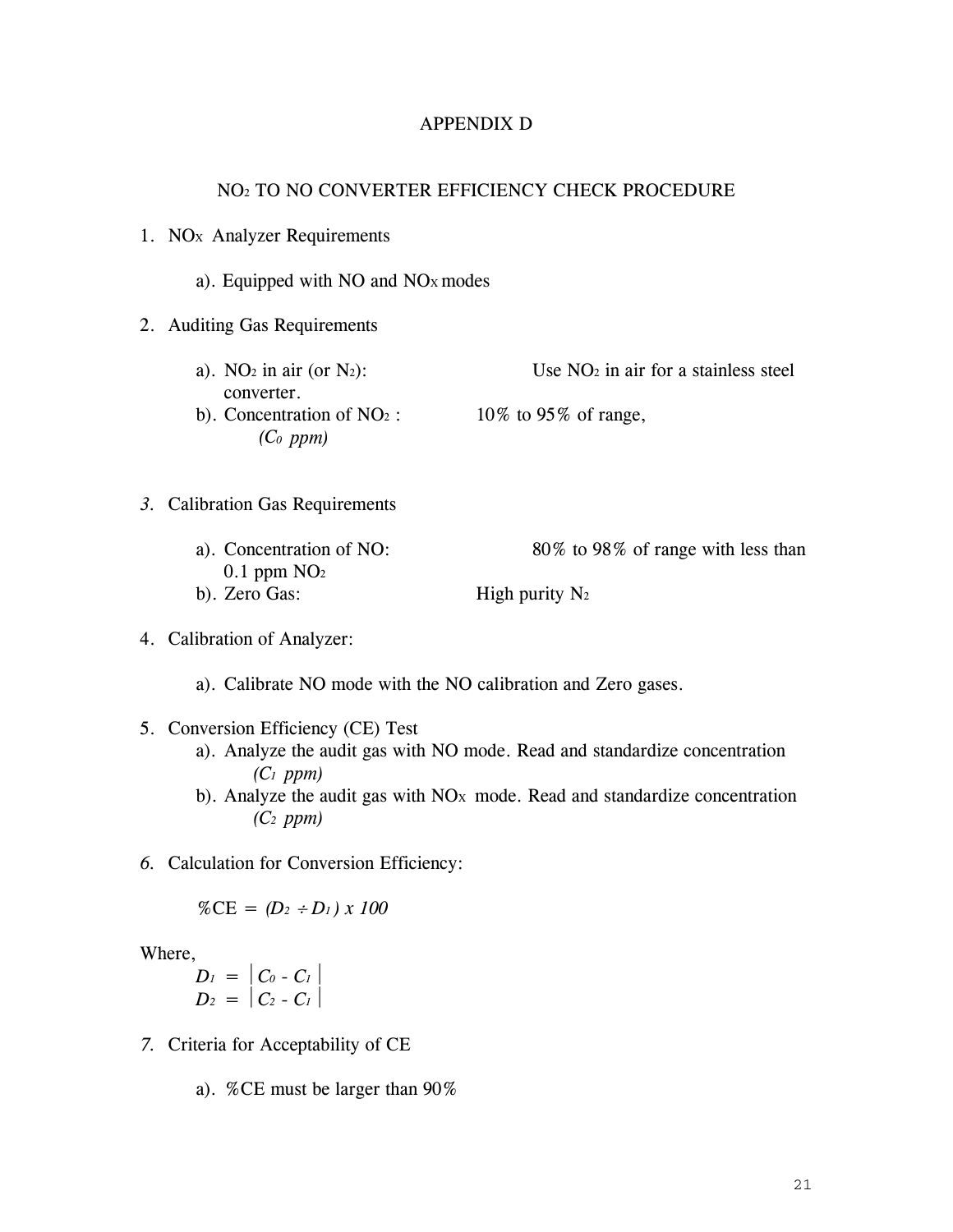# APPENDIX E

# ROUNDING FOR SIGNIFICANT FIGURES PROCEDURE

When testing for permitted limits that are listed as a whole integer without a decimal point, round the final test results to the whole integer.

The individual run calculated emissions rates and concentrations are to be rounded off to the smallest significant units.

| Pollutant             | lb/hr | lb/day  | lb/MMBtu  | ppm | gr/dscf |
|-----------------------|-------|---------|-----------|-----|---------|
| <b>NO<sub>x</sub></b> | 0.01  | 0.1     | $0.001\,$ | 0.1 |         |
| <b>VOC</b>            | 0.01  | $0.1\,$ |           | 0.1 |         |
| <b>Sulfur Oxides</b>  | 0.01  | $0.1\,$ | 0.001     | 0.1 |         |
| CO                    | 0.01  | 0.1     |           | 0.1 |         |
| <b>PM</b>             | 0.01  |         | 0.001     |     | 0.0001  |

To prevent errors due to cumulative rounding, District and EPA policy stipulates that intermediate values used to calculate a final test result should be retained to the maximum decimal precision (at least seven decimal places) supported by the computer used. As far as practicable with the calculating device or form used, carry out calculations with the test data exactly and round only the final result.

Rounding off is accomplished by dropping the digits that are not significant. The digits 0, 1, 2, 3, and 4 are dropped without altering the preceding digit. The preceding digit is increased by one when a 5, 6, 7, 8, or 9 are dropped. The calculated quantity of 8.24 lb/day of NOx, for example, would be rounded off to 8.2 lb/day.

For limits based on material usage or process rates, reported data must be consistent with good measurement practices.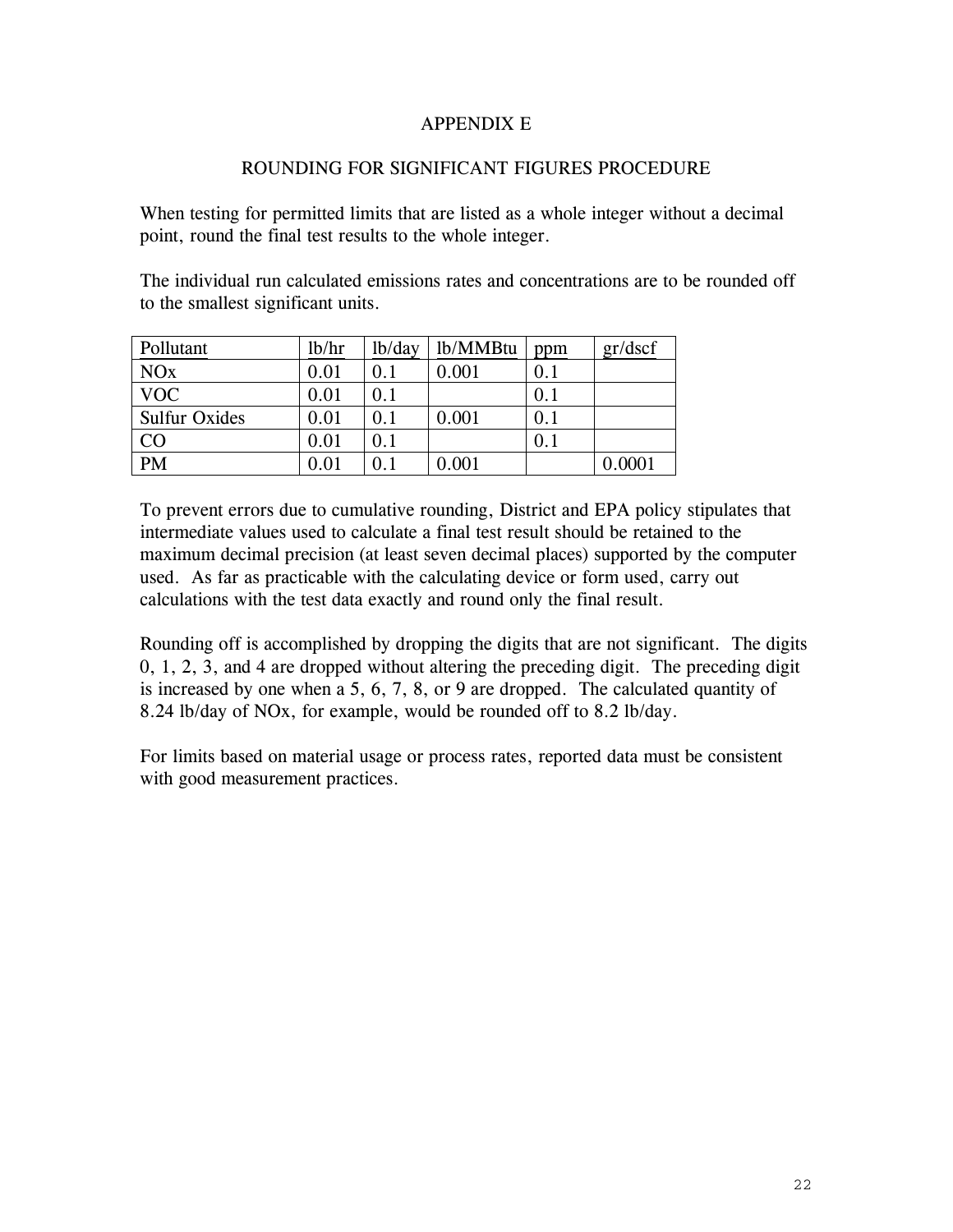#### APPENDIX F

Equation For Wet Sampling Train Procedures

$$
E = C_s x Qsd
$$

Where:

 $E =$  The pollutant mass rate in, lb./hr.  $C_s$  = Concentration in stack gas, dry basis, corrected to standard conditions, lb./dscf. Qsd = Stack flow rate determined from EPA Methods 2 and 4, or alternative determinations of fuel flow rate and moisture content, dscf/hr.

EPA Course 450, Equation 2-24

Equation For Converting Fuel Gas Rate From cf to scf

$$
\text{scf} = \text{cf} \times \left[ \frac{\text{Gas line Pressure (psi)} + 14.7}{14.7} \right]
$$

Testers need to determine the scf fuel flow when the source facility does not have a scf fuel meter and, concurrently, test calculations use a fuel Ffactor for limits in units of lbs/hr, lbs/day or lbs/process weight. Testers need to establish how a facility proposes to record and report the actual fuel flow rate prior to beginning the compliance test.

Equation For Alternative Determinations of Qsd Flow Rate

$$
Qs = \text{Fuel Rate x Fuel HHV x} \left[ \frac{1 \text{ MMBtu}}{10^6 \text{ Btu}} \right] x \text{ Ffactor x} \left[ \frac{20.9\%}{20.9\% \text{ stack } \% \text{ O2}} \right]
$$

Where:

Fuel Rate  $=$  scf/hr Fuel  $HHV = Higher$  heating value of fuel combusted, may use 1040 if PUC gas is used, Btu/scf Ffactor  $=$  Oxygen-based F Factor, dry basis, 68  $\textdegree$ F, may use 8710 if PUC gas, is used, dscf/MMBtu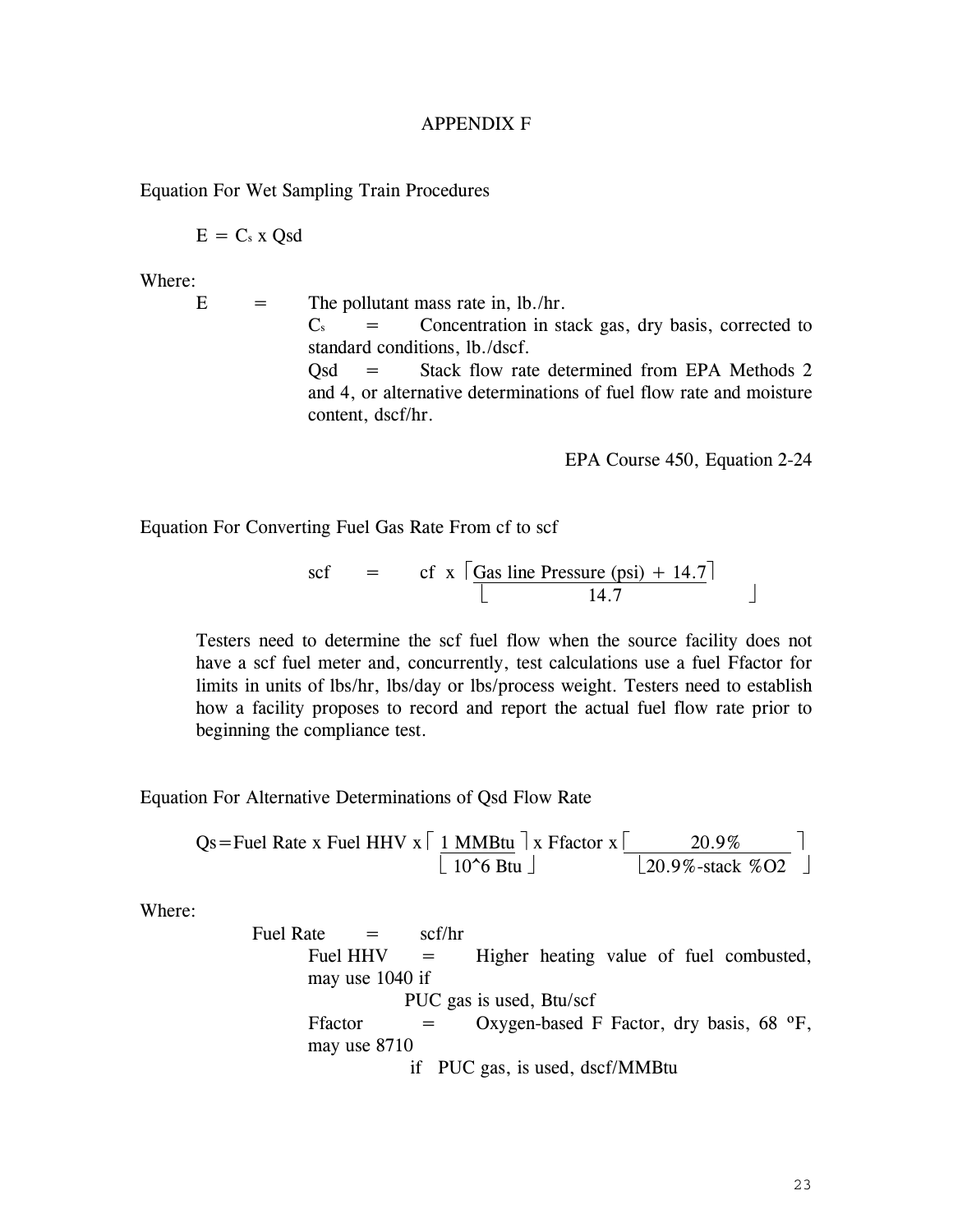Equation For g/hp-hr

 $g/hp-hr =$ 

| $ 453g $ x Cppm x $\lceil M \rceil$<br>$\lfloor 1-lb \rfloor$ | $\lfloor 385 \times 10^{\circ} 6 \rfloor$<br>%02 | $\vert x\vert$ 0.00848 MMBtu x Ffactor x $\vert$                                             | 20.9%<br>$20.9\%$ -stack |
|---------------------------------------------------------------|--------------------------------------------------|----------------------------------------------------------------------------------------------|--------------------------|
| Where:                                                        |                                                  |                                                                                              |                          |
|                                                               | 453                                              | conversion to grams from pounds                                                              |                          |
|                                                               | Cppm                                             | effluent gas concentration corrected to<br>dry basis, ppm                                    |                          |
|                                                               | M                                                | molecular weight in lb/lb-mole                                                               |                          |
|                                                               | 385                                              | standard volume in cubic feet of<br>one lb mole (at 528 <sup>o</sup> R and atmosphere)       |                          |
|                                                               | 0.00848                                          | $\lceil 0.002544 \text{ MMBtu} \rceil_{\text{X}} 1/30\% \text{ICE eff. factor}$<br>$1$ hp-hr |                          |